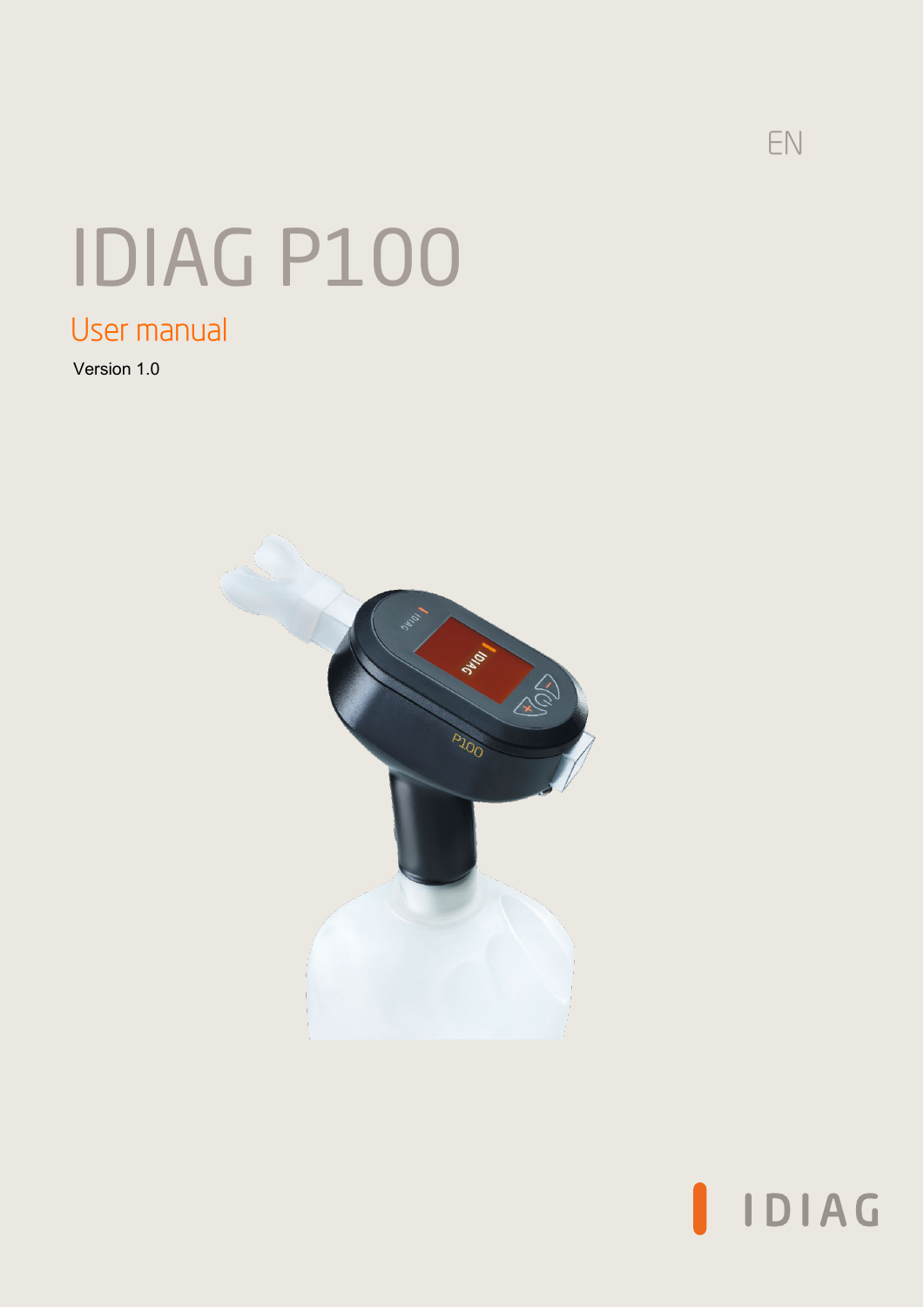Copyright© 2020, Idiag AG. All rights reserved. No part of this publication may be reproduced or stored in a data retrieval system or be disseminated in any other form or<br>using any other procedure without prior written per

## Index to the Idiag P100 User Manual

| $\mathbf{1}$            |  |
|-------------------------|--|
| 1.1                     |  |
| 1.2                     |  |
| 1.3                     |  |
| 1.4                     |  |
| $\overline{\mathbf{2}}$ |  |
| 2.1                     |  |
| $\overline{\mathbf{3}}$ |  |
| 3.1                     |  |
| 3.2                     |  |
| 4                       |  |
| 5                       |  |
| 6                       |  |
| $\overline{7}$          |  |
| 8                       |  |
| 9                       |  |
| 9.1                     |  |
| 9.2                     |  |
| 9.3                     |  |
| 9.4                     |  |
| 9.5                     |  |
| 9.6                     |  |
| 10                      |  |
| 10.1                    |  |
| 10.2                    |  |
| 10.3                    |  |
| 11                      |  |
| 11.1                    |  |
| 11.2                    |  |
| 11.3                    |  |
| 11.4                    |  |
| 11.5                    |  |
| 12                      |  |
| 12.1                    |  |
| 12.2                    |  |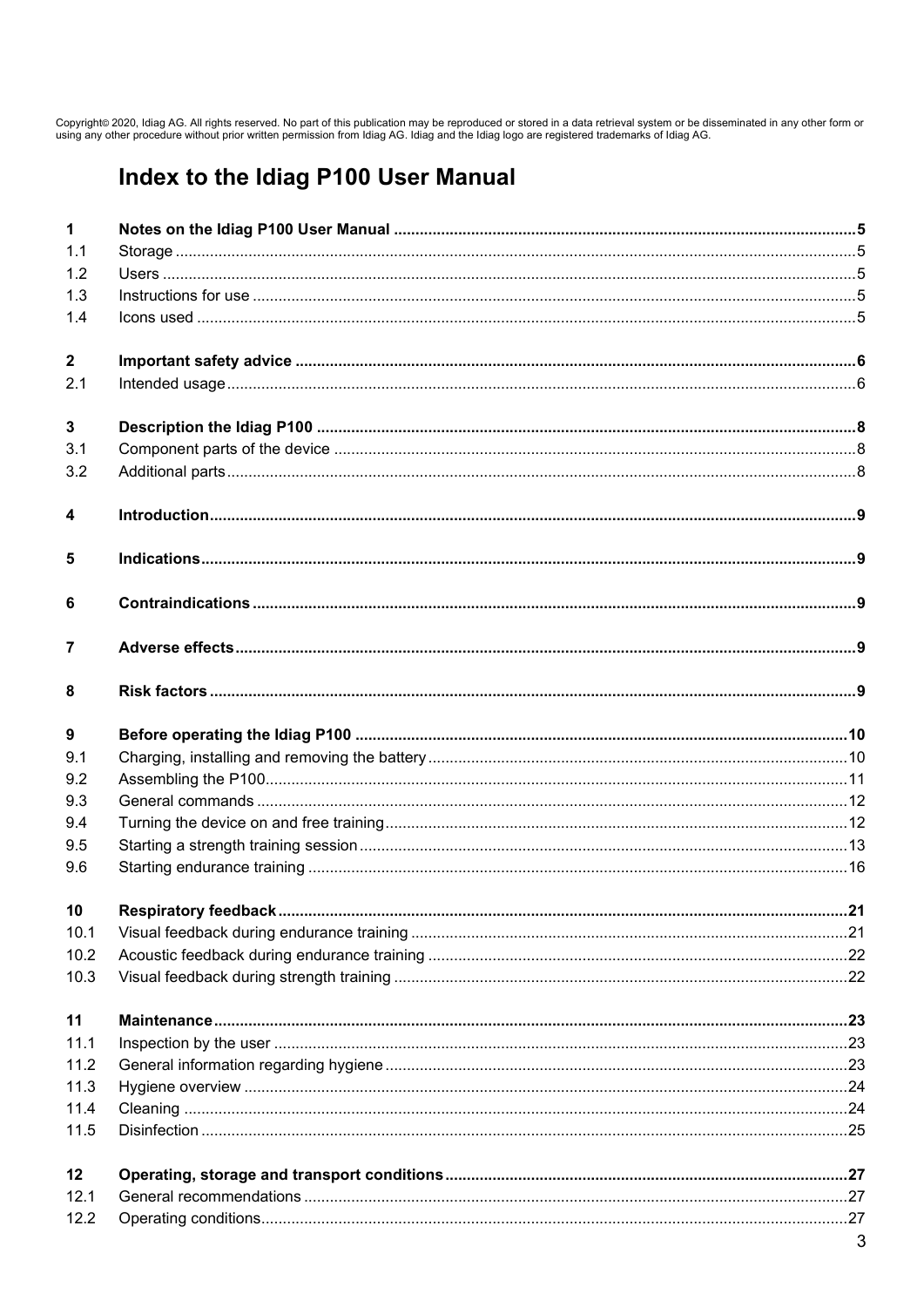| 12.4 |  |
|------|--|
| 13   |  |
| 14   |  |
| 15   |  |
| 16   |  |
| 16.1 |  |
| 16.2 |  |
| 16.3 |  |
| 16.4 |  |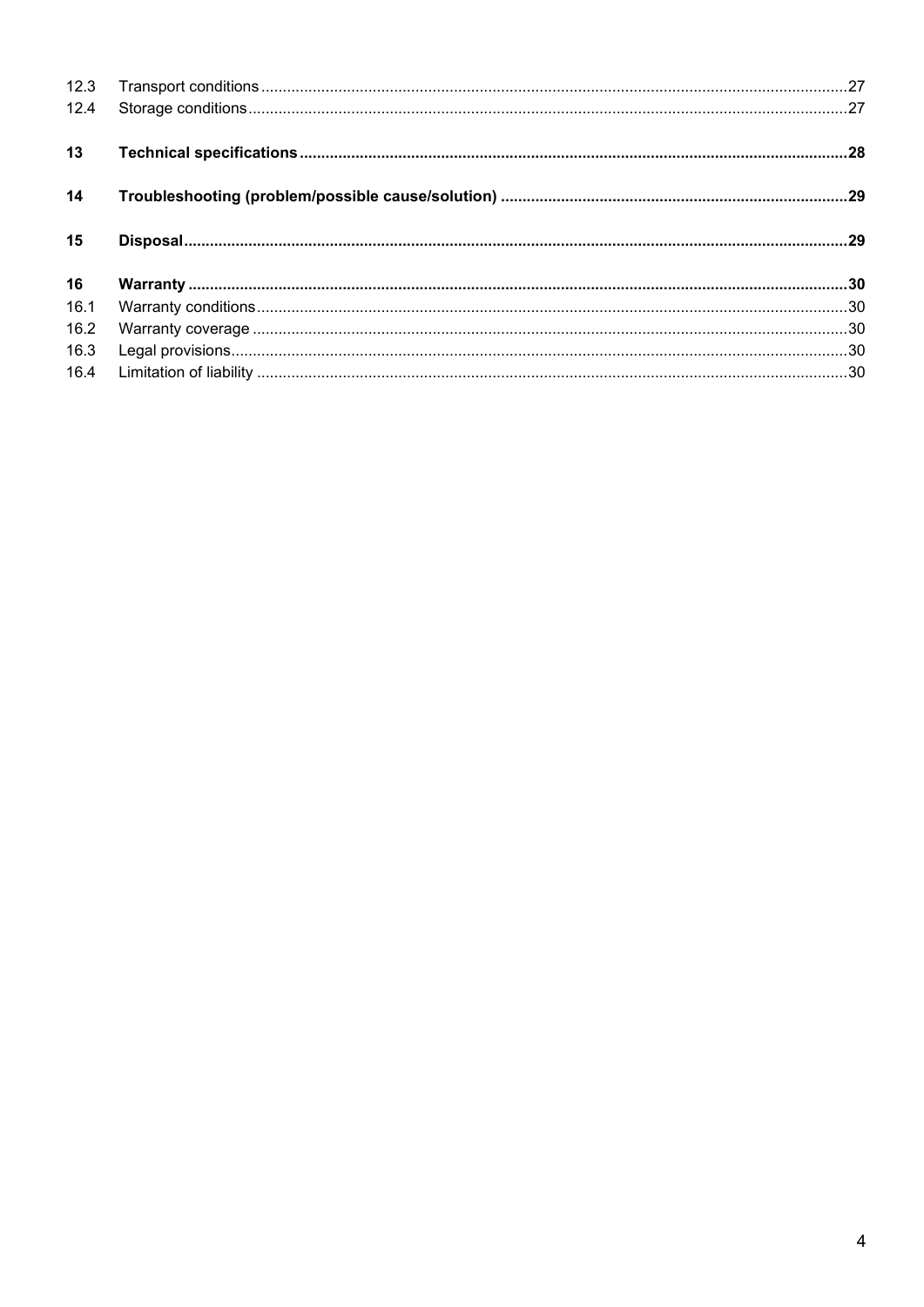## <span id="page-3-0"></span>**1 Notes on the Idiag P100 User Manual**

Read this manual before unpacking and using the Idiag P100. This user manual contains information on how to use and maintain the Idiag P100 and also how to avoid potential risks.

#### <span id="page-3-1"></span>**1.1 Storage**

This manual must be stored in printed or electronic form in an easily accessible location for all users. If the device is re-sold, the manual must also be supplied in printed or electronic form.

#### <span id="page-3-2"></span>**1.2 Users**

It is recommended that the Idiag P100 is only used by persons who have made themselves familiar with the Idiag P100 hardware in advance by reading the user manual.

#### <span id="page-3-3"></span>**1.3 Instructions for use**

This user manual is also available in PDF format. Hyperlinks and bookmarks allow links to be opened quickly. Moreover, the search function facilitates efficient searching for keywords.

#### <span id="page-3-4"></span>**1.4 Icons used**

#### **Icons in the user manual**



#### **Danger!**

Indicates an imminently hazardous situation which, if not avoided, will result in death or serious injury.



#### **Warning!**

Indicates a potentially hazardous situation which, if not avoided, may result in death or serious injury.



#### **Caution!**

Indicates a possibly hazardous situation which, if not avoided, may result in minor or slight injuries or damage to property.



#### **Tip**

Highlights useful tips, recommendations and information for achieving efficient, fault-free operation.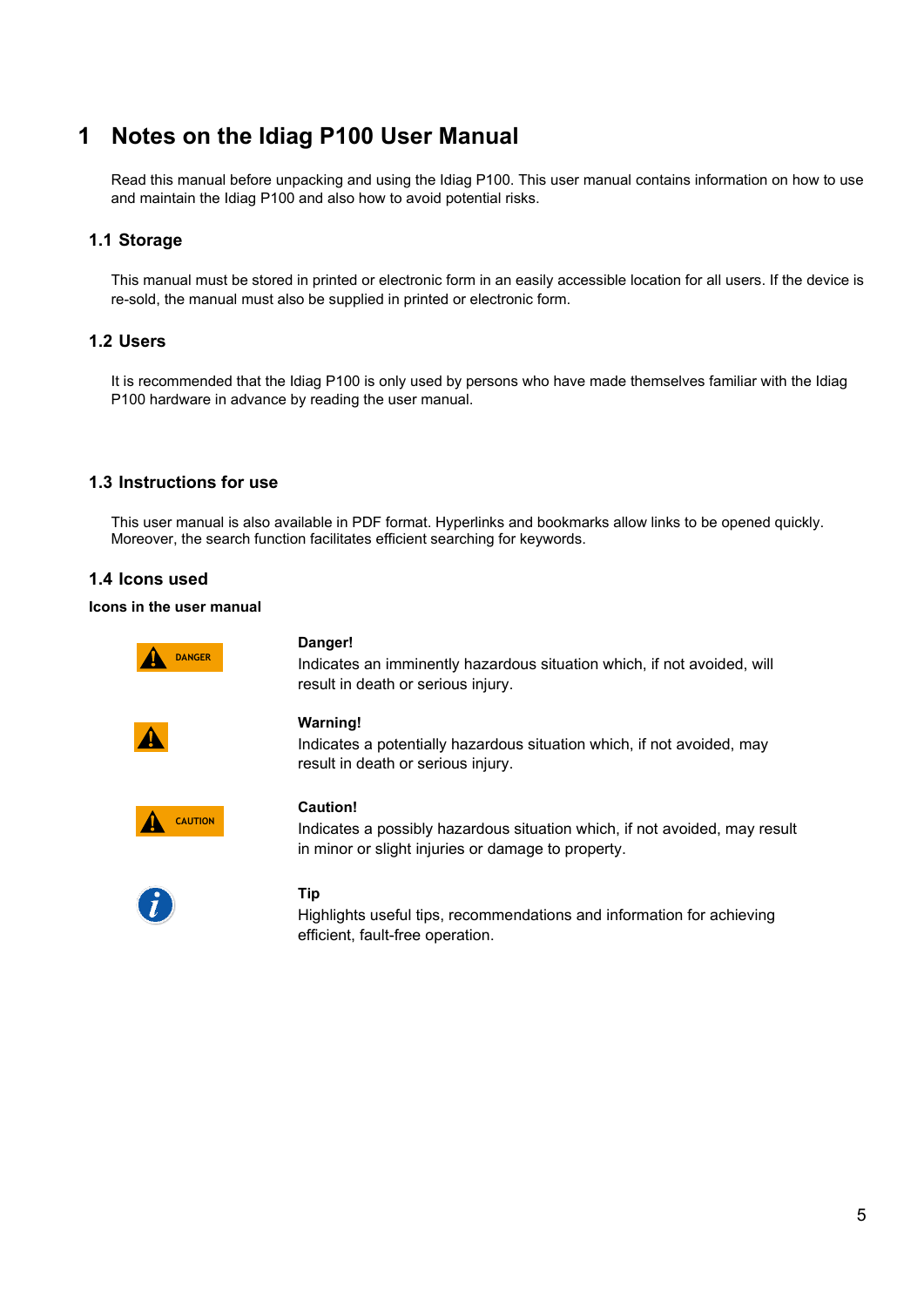#### **Icons on the device**



IPX2 protection against dripping water

D.C. voltage power supply



Observe the operating instructions



The Idiag P100 may not be disposed of together with normal household waste. Before disposing of this product please consult your local authority or your dealer and enquire about the correct method of disposal.



Conforms to Directive 2014/35/EU of the European Parliament and of the Council of 26 February 2014 on the harmonisation of the laws of the Member States relating to the making available on the market of electrical equipment designed for use within certain voltage limits.

## <span id="page-4-0"></span>**2 Important safety advice**

#### **Warning!**

- Read the quick reference guide or this user manual before using the Idiag P100.
- Avoid hazardous situations that are marked "WARNING".
- Any repair or servicing work may only be carried out by authorised personnel.

#### <span id="page-4-1"></span>**2.1 Intended usage**

- The Idiag P100 is intended for performing respiratory muscle training with the purpose of improving pulmonary function, respiratory muscle strength and physical condition.
- The use of the device is limited to the predefined purpose and application as described in this user manual. See also Chapter 12.4 "Storage conditions".
- The underlying principle of the Idiag P100 is forced respiration with controlled CO<sub>2</sub>-rebreathing, or so-called isocapnic hyperpnoea.
- The Idiag P100 serves to improve lung function and respiratory muscle strength and also reduce the feeling of breathlessness, which have positive effects on physical condition and quality of life.
- Idiag P100 training is performed approx. 4-5 times a week. Depending upon the desired performance improvement, the training mode, together with the duration and frequency of training sessions, can be varied.
- Using the device in combination with other devices is not permitted.
- The device may not be changed or modified.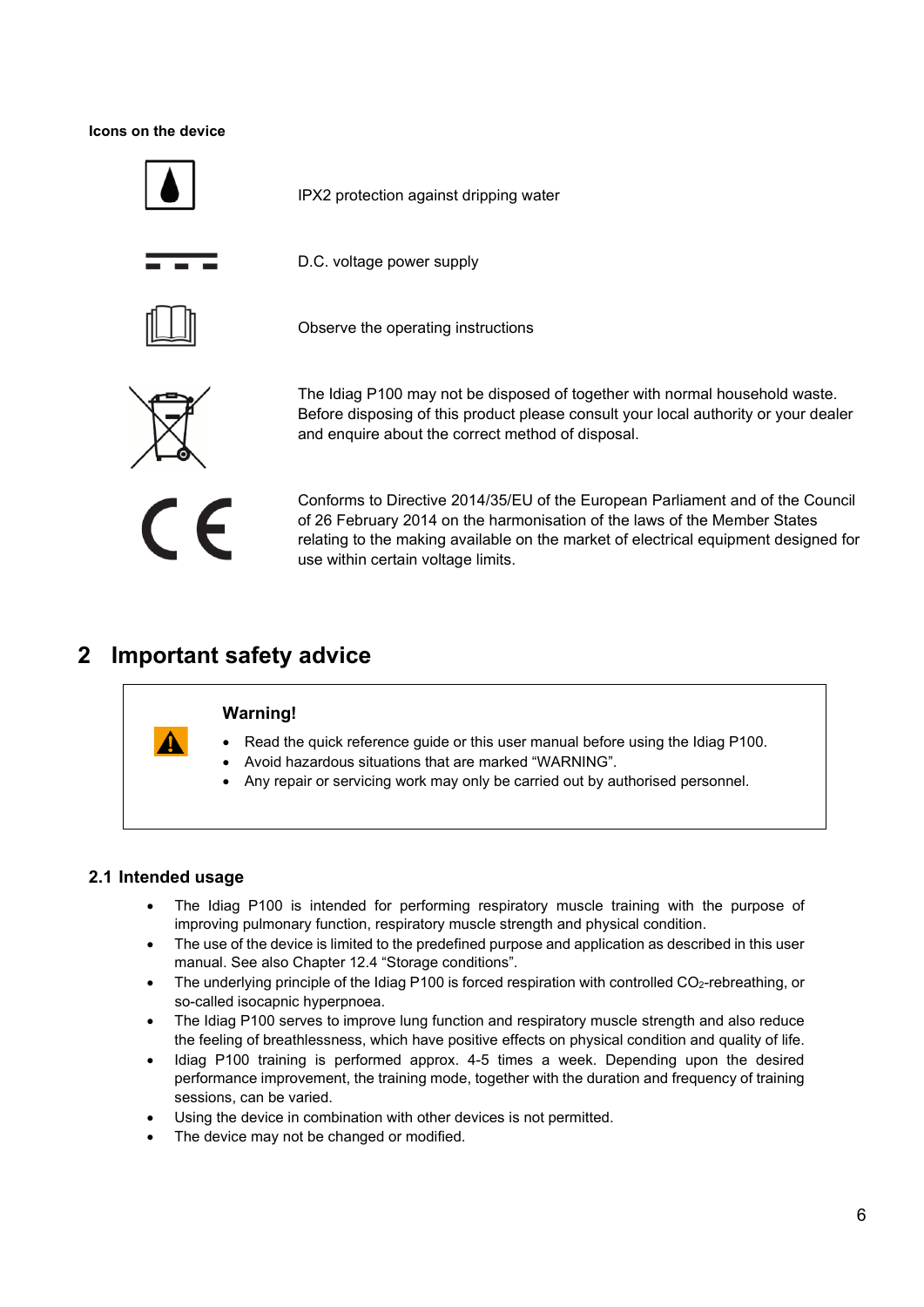

#### **Warning!**

- The device may only be used for the intended purpose described in this user manual and for its intended application.
- Only use the device after you have read this user manual and understood its contents.
- Never use the device for training without turning it on. Otherwise the electronic monitoring system will not work.
- Only use the device in accordance with the instructions in this user manual.
- Correctly setting-up the device is a pre-requisite for successful training.
- Only breathe through your mouth during training. Use a nose clip if necessary.
- The device may not be used in the vicinity of flammable gas mixtures or gas mixtures of air, oxygen or nitrous oxide (e.g. anaesthetic gases).
- Training must be interrupted in the event of discomfort or illness.
- In rare instances training may cause dizziness, shortness of breath, headaches, nausea or vestibular disorders. In such cases training must be stopped immediately.
- The user carries full responsibility for all types of training application. Idiag assumes no responsibility for the training application.
- Idiag shall not be liable for any side effects whatsoever that occur following training with the Idiag P100.
- Observe the hygiene requirements set out in Chapter 11 "Maintenance" (see page 24).
- The breathing bag is made of TPU and the mouthpiece of silicone. Both components are supplied with the Idiag P100 and neither contain latex. Other OEM breathing bags and/or mouthpieces may contain latex. Latex may trigger allergic reactions. If you are allergic to latex only use breathing bags and mouthpieces made of silicone.
- The device may not be used by persons with reduced physical, sensory or mental capabilities or who have insufficient experience or knowledge, unless they are supervised or under instruction.
- Children may not play with the device even if supervised.
- The maximum sea level at which the device may be used is 2,000 m ASL.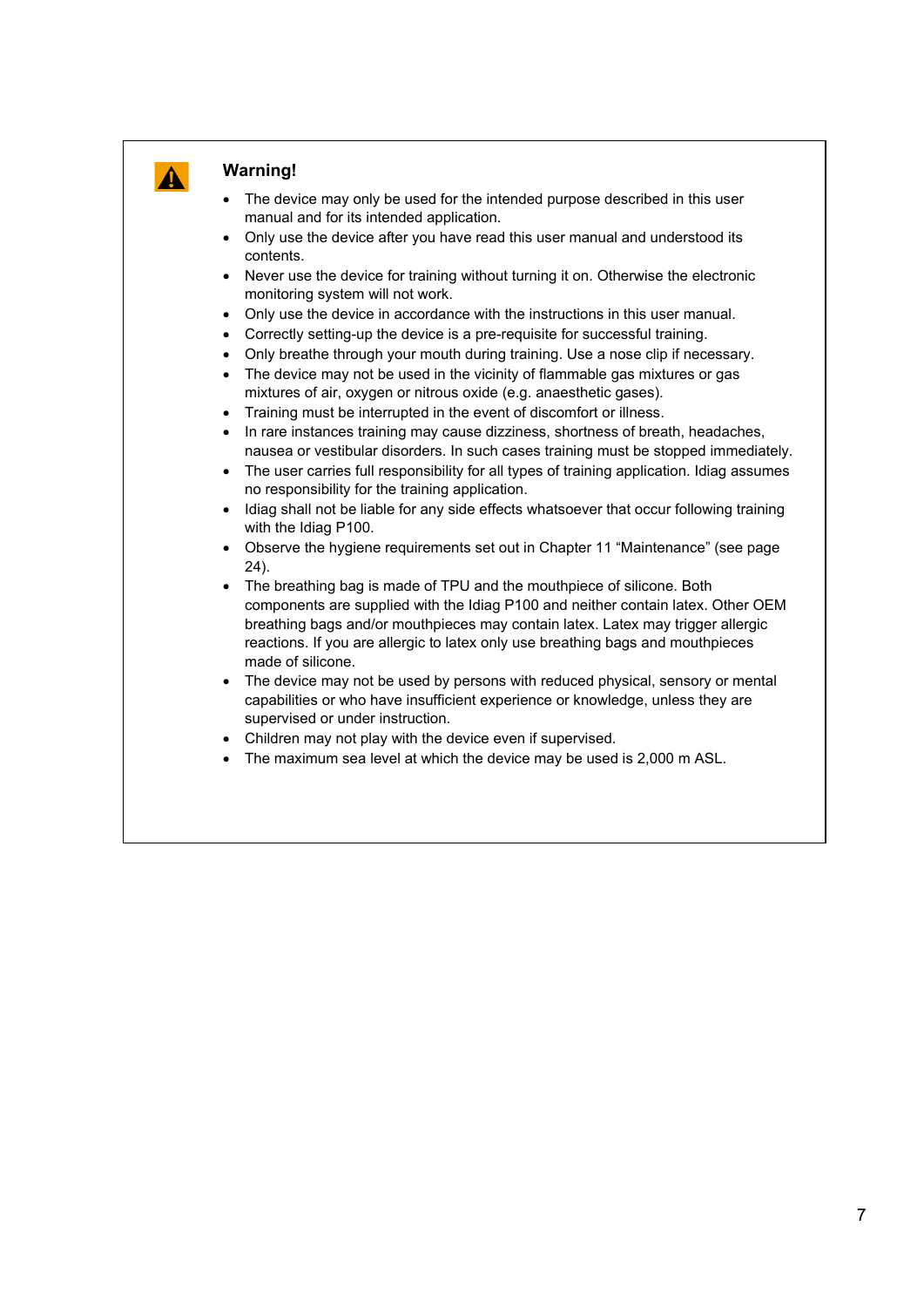## <span id="page-6-0"></span>**3 Description the Idiag P100**

#### <span id="page-6-1"></span>**3.1 Component parts of the device**

You must first assemble the device according to the instructions in Chapter 9.2 "Assembling the Idiag P100" (the actual parts may deviate slightly from those shown).



#### <span id="page-6-2"></span>**3.2 Additional parts**

The Idiag P100sport App can be downloaded for iOS and Android from the respective App Stores. Links to the current version of the App can be found on our website at [https://www.idiag.ch/p100app/.](https://www.idiag.ch/p100app/) The app is needed to activate all available training modules.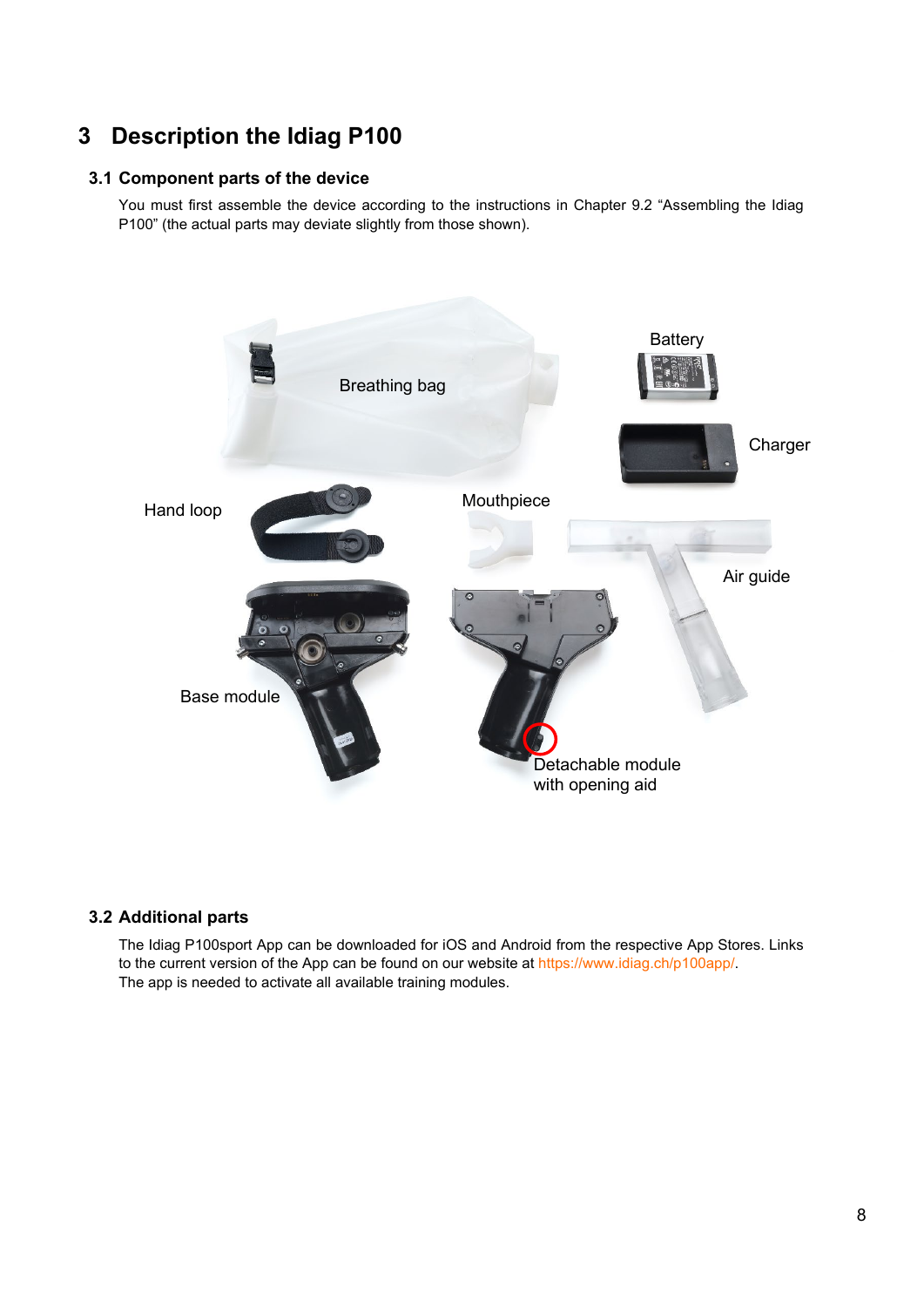## <span id="page-7-0"></span>**4 Introduction**

The Idiag P100 is an ergonomic hand-held respiratory muscle training device. It was developed in collaboration with the Swiss Federal Institute for Technology Zurich (ETH) the Berne University of Applied Sciences (BFH) and the University of Zurich (UZH). The consistent usage of the Idiag P100 promises a significant improvement in respiratory muscle strength and overall physical performance capacity in people at various levels of performance.

The Idiag P100 provides the user with respiratory feedback, allowing him to complete controlled bouts of exercise. The device measures airflow, pressure and end-tidal CO<sub>2</sub> concentration. This allows ventilation and CO2 concentrations to be regulated, thereby preventing the occurrence of hyper- and hypo-ventilation and dizziness.

The Idiag P100 offers users a range of monitored training modules such as endurance training and strength training of the respiratory muscles. The training protocol is automatically customised on the basis of the respiratory muscle assessment test carried out by the user with the Idiag P100.

## <span id="page-7-1"></span>**5 Indications**

The Idiag P100 is fundamentally recommended for use by people who intend to train their respiratory muscles. However, none of the contraindications listed below may be present.

## <span id="page-7-2"></span>**6 Contraindications**

- Age  $< 6$  years
- Doctor's recommendation to avoid physical stress
- **Pregnancy**
- Acute disease of the respiratory tract (e.g. common cold, inflammation of the respiratory tract, pneumonia)
- Spontaneous or traumatic pneumothorax
- Pulmonary hypertension
- Artificial respiration
- Sinusitis (inflammation of the paranasal sinuses)
- Injury to the eardrum
- Chest trauma injuries
- Fractures to the chest (e.g. broken ribs)
- The acute phase following a heart attack
- Acute heart failure

## <span id="page-7-3"></span>**7 Adverse effects**

Idiag has selected all materials that come into contact with users with the greatest care. Only biocompatible materials are used. Despite this precaution, it cannot be completely ruled out that reactions may occur in the user under exceptional circumstances. Watch for the signs of an allergic reaction. If such reactions occur, do not continue using the Idiag P100. Please have the situation clarified by a doctor first.

## <span id="page-7-4"></span>**8 Risk factors**

The decision regarding whether the user is compatible with training is always the responsibility of the user himself. The relationship between the potential risks and side effects of training versus its benefits is different in each individual case. Weighing up the risks and benefits is therefore the responsibility of the user.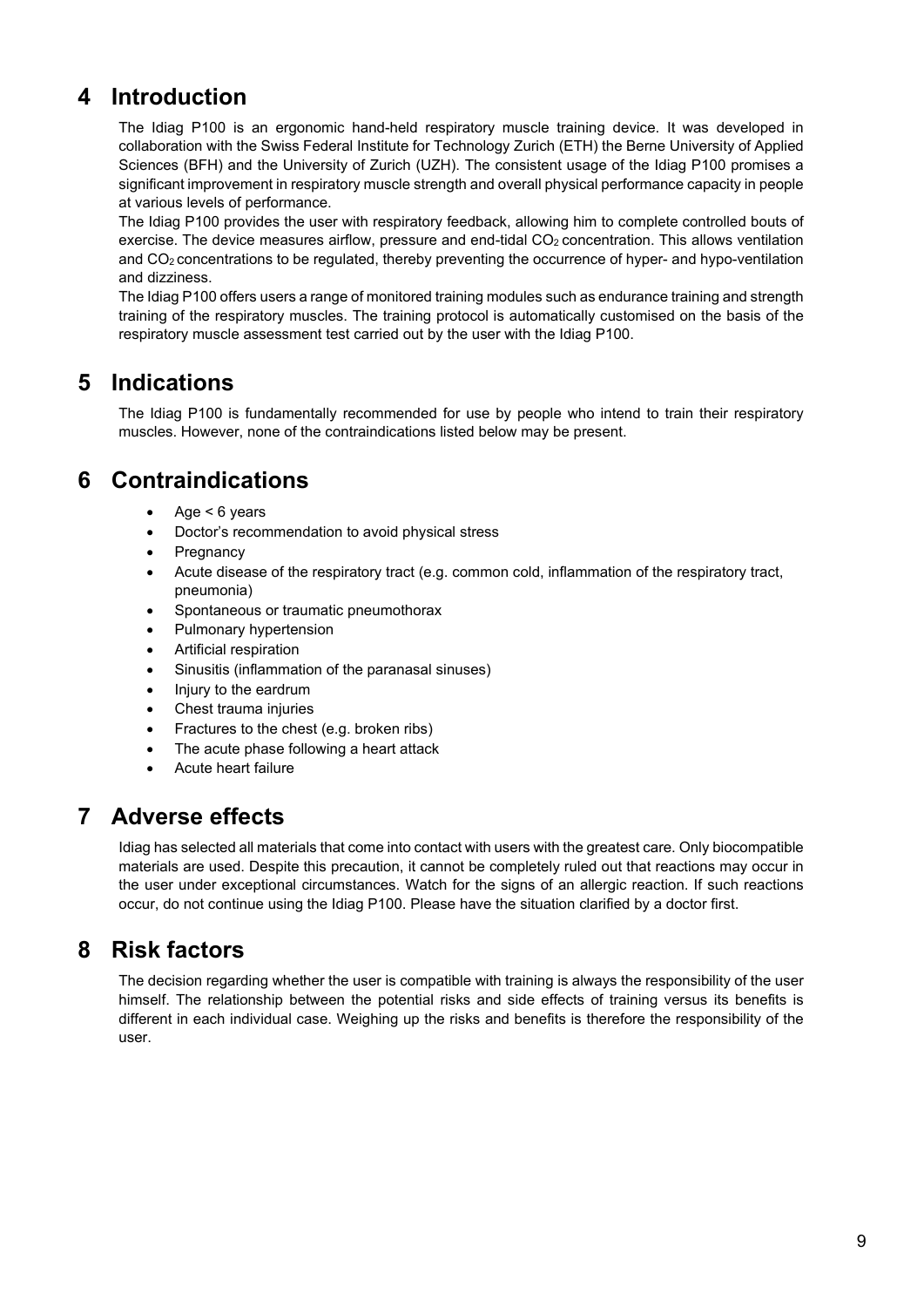## <span id="page-8-0"></span>**9 Before operating the Idiag P100**

#### <span id="page-8-1"></span>**9.1 Charging, installing and removing the battery**

```
Incorrectly installing the battery or reversing polarity may damage the Idiag P100 or the 
CAUTION4
          battery.
```
#### **The following situations require the battery to be charged:**

- Before first use
- The Idiag P100 will display the low-battery icon.



#### **Procedure**

Open the Idiag P100 by pulling the opening aid on the detachable module and install the battery as shown. Before closing, carefully check that the battery is correctly positioned.



| <b>CAUTION</b>                                                                    | Warnings                                                                                                                                                                                                                                                                                                                                                                                                                                                                                                                                                                                                                   |
|-----------------------------------------------------------------------------------|----------------------------------------------------------------------------------------------------------------------------------------------------------------------------------------------------------------------------------------------------------------------------------------------------------------------------------------------------------------------------------------------------------------------------------------------------------------------------------------------------------------------------------------------------------------------------------------------------------------------------|
| ٠<br>٠<br>٠<br>$\bullet$<br>$\bullet$<br>$\bullet$<br>$\bullet$<br>٠<br>$\bullet$ | The device may only be used with the supplied battery and associated charger.<br>Remove the battery from the device before charging it.<br>Remove the battery from the device if it is not to be used for a longer period<br>(several days or weeks).<br>• Do not dismantle the battery.<br>Do not short-circuit the battery terminals.<br>Do not subject the battery to shocks or jolts etc.<br>Do not touch damaged or leaking batteries.<br>Keep batteries away from small children.<br>Protect the battery against moisture.<br>Protect the environment by disposing of old or used batteries in the proper<br>manner. |
|                                                                                   | • Batteries that can no longer be charged must be removed from the device and<br>disposed of safely.                                                                                                                                                                                                                                                                                                                                                                                                                                                                                                                       |
| ٠                                                                                 | The service life of the battery depends upon the level of use of the Idiag P100<br>(Chapter 13 "Technical specifications").                                                                                                                                                                                                                                                                                                                                                                                                                                                                                                |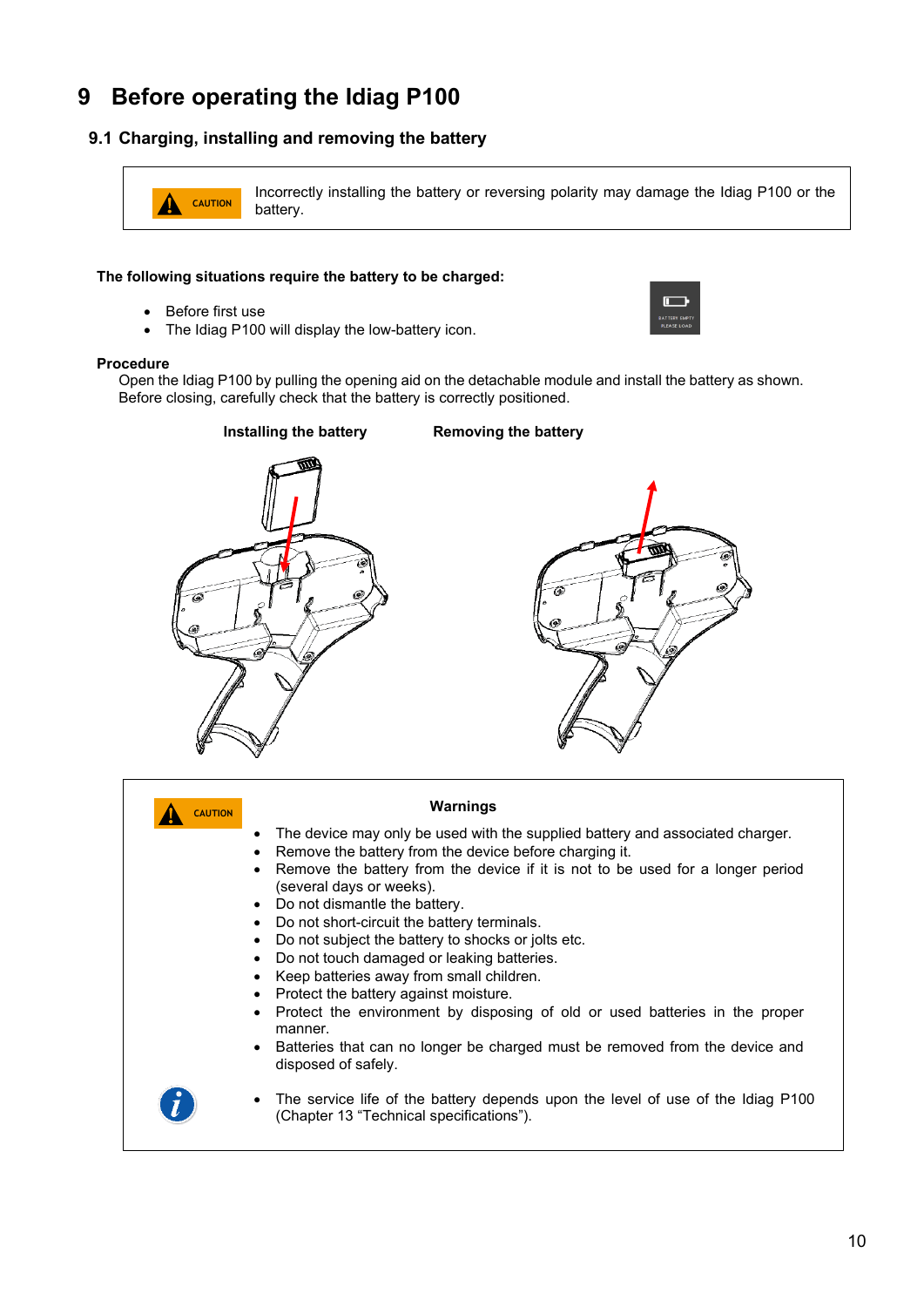#### <span id="page-9-0"></span>**9.2 Assembling the P100**



#### **Attaching the breathing components**

- 1. Place all parts on a table as illustrated above.
- 2. Insert the battery 1 into the detachable module 2 as described in Chapter 9.1 "Charging, installing and removing the battery''.
- 3. Clean and disinfect the air-guiding parts (air guide, mouthpiece and breathing bag) in accordance with the instructions in Chapter 11 "Maintenance".
- 4. Insert the air guide 3 into the base module 4. Ensure the air guide 3 is properly inserted into the base module 4 by pressing it into place.
- 5. Close the Idiag P100 by assembling the base module 4 with the inserted air guide 3 and the detachable module 2 with the inserted battery 1. To do this, place the detachable module 2 at a 45-degree angle, flush to the base module 4 and bring the two halves of the grip together. Once it has been correctly assembled, the unit will beep.
- 6. Screw the breathing bag  $5$  at the bottom of the grip to the air guide  $3$  of the Idiag P100.
- 7. Adjust the breathing bag 5 to match your breathing capacity.
- 8. Push the mouthpiece 6 over the open end of the air guide 3.
- 9. If required, clip the hand loops 7 to the silver pins on the front and rear of the base module 4. To remove the hand loop, pull the tab at the end of the hand loop transversely to the pin until the mount releases from the pin.

To disassemble the Idiag P100 proceed in reverse order.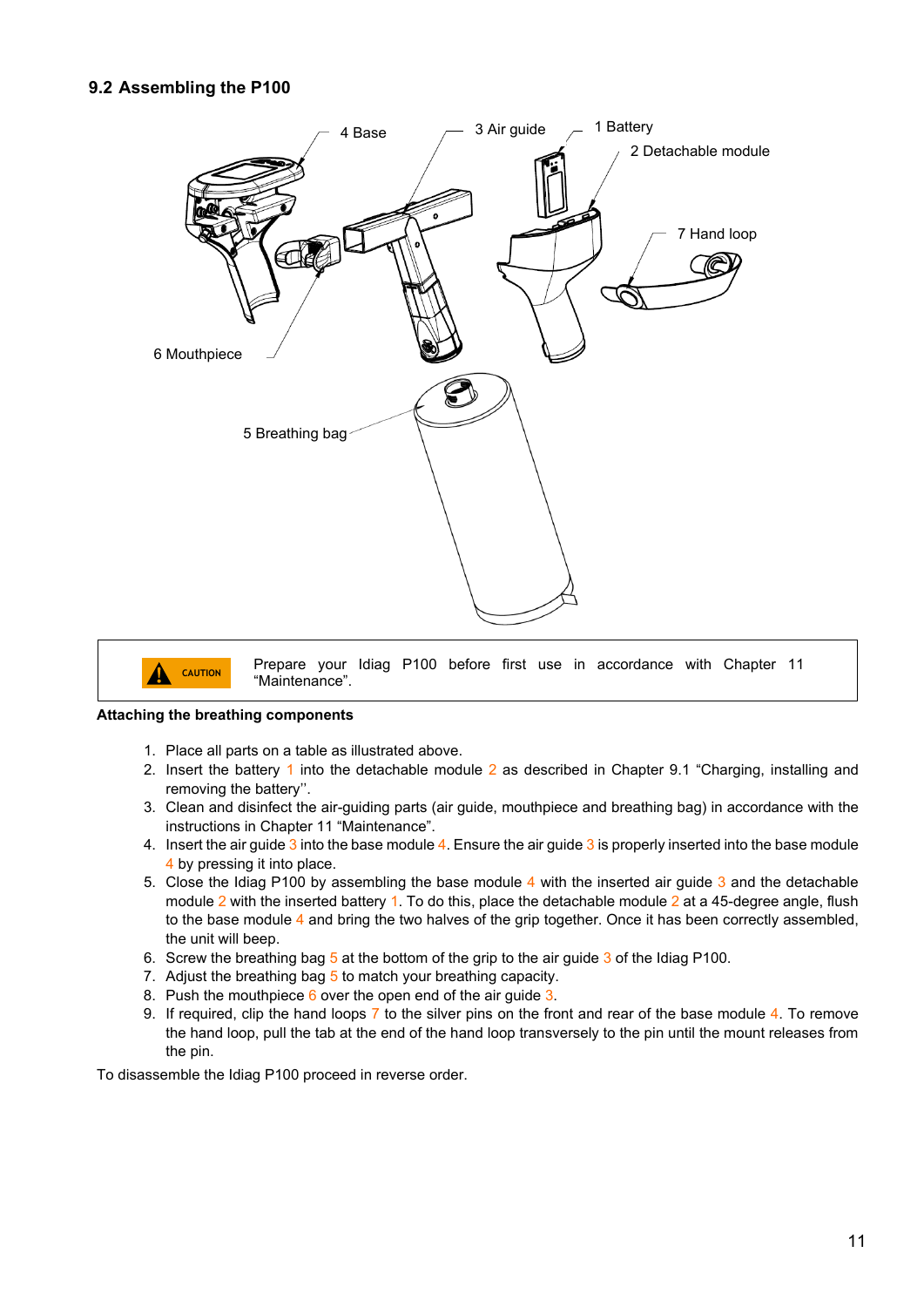#### **Determining the bag size**

| <b>Breathing bag size</b> | Height – female [cm] | Height – male [cm] |
|---------------------------|----------------------|--------------------|
| хs                        | < 135                | < 120              |
|                           | 135-160              | 120-145            |
| м                         | 160-185              | 145-180            |
|                           | 185-200              | 180-200            |
| XL                        | >200                 | >200               |

#### <span id="page-10-0"></span>**9.3 General commands**

| I IDIAG              | On/Off button             | Press the On/Off button for at least one second to turn the Idiag P100 on and<br>off.<br>When turning the device on hold it as still as possible or place it on a firm<br>surface. |  |  |
|----------------------|---------------------------|------------------------------------------------------------------------------------------------------------------------------------------------------------------------------------|--|--|
|                      |                           | Back to previous screen                                                                                                                                                            |  |  |
| $\downarrow$         |                           | Navigate downwards on the current screen                                                                                                                                           |  |  |
| $\pmb{\uparrow}$     |                           | Navigate upwards on the current screen                                                                                                                                             |  |  |
| $\blacktriangleleft$ | Open loudspeaker settings |                                                                                                                                                                                    |  |  |
|                      | <b>Results</b>            |                                                                                                                                                                                    |  |  |
| {Q}                  | Training settings         |                                                                                                                                                                                    |  |  |

#### <span id="page-10-1"></span>**9.4 Turning the device on and free training**

When the device is turned on for the first time the available training modes appear for selection.

| 12:30                     |  |
|---------------------------|--|
| <b>TRAINING SELECTION</b> |  |
| <b>FREE MODE</b>          |  |
| <b>STRENGTH</b>           |  |
| <b>ENDURANCE</b>          |  |
|                           |  |
|                           |  |



If all of the training modes do not appear when the device is switched on, follow the instructions on the display to download the Idiag P100sport App and activate the other training modes.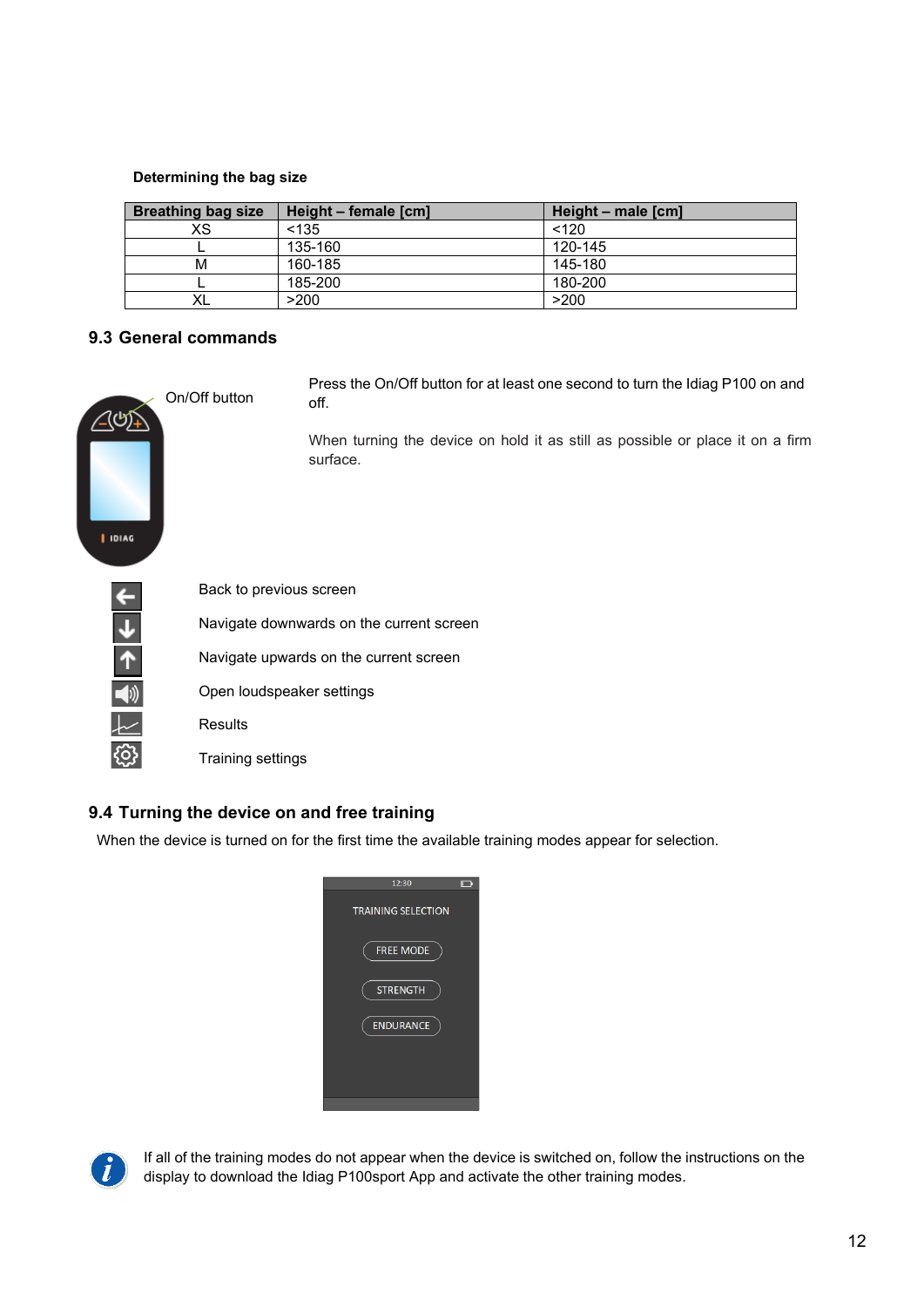**FREE TRAINING:** This allows you to immediately commence free training. This mode offers free respiratory training with  $CO<sub>2</sub>$  regulation, but without individual training settings.

**STRENGTH TRAINING:** In "Strength" mode you train your respiratory muscle strength with short, intensive bouts of exercise. Before training for the first time, or as necessary, you can take the assessment test to automatically determine your training settings. The parameters can also be manually adjusted at any time.

**ENDURANCE TRAINING:** In "Endurance" mode you train your respiratory muscle endurance according to the "isocapnic hyperpnoea" principle. Regulating the  $CO<sub>2</sub>$  content of your breathing air allows you to train for up to 30 minutes at a time. Before training for the first time, or as necessary, you can take the assessment test to automatically determine your training settings. The parameters can also be manually adjusted at any time.

#### **9.5 Starting a strength training session**

<span id="page-11-0"></span>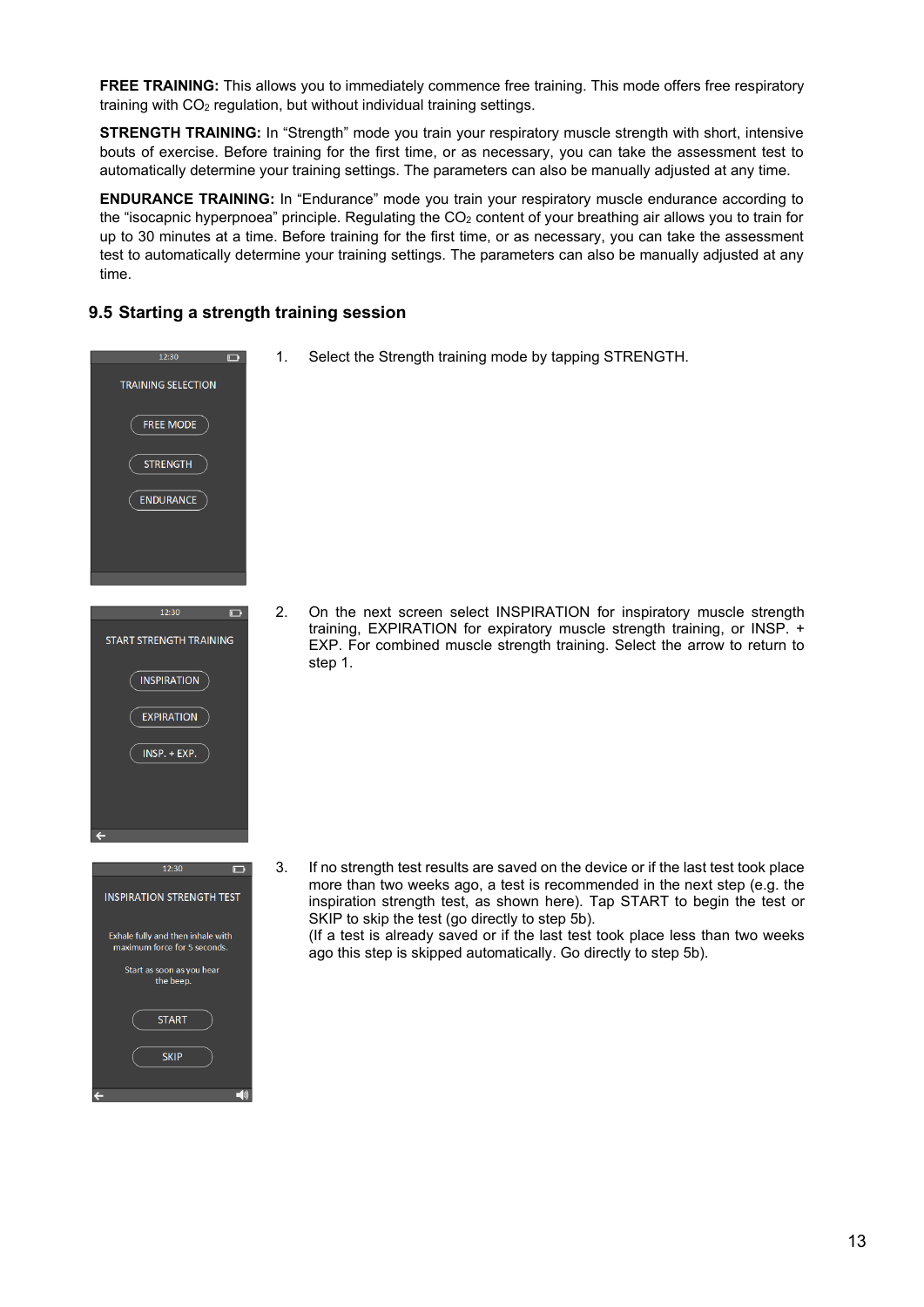

-(୦)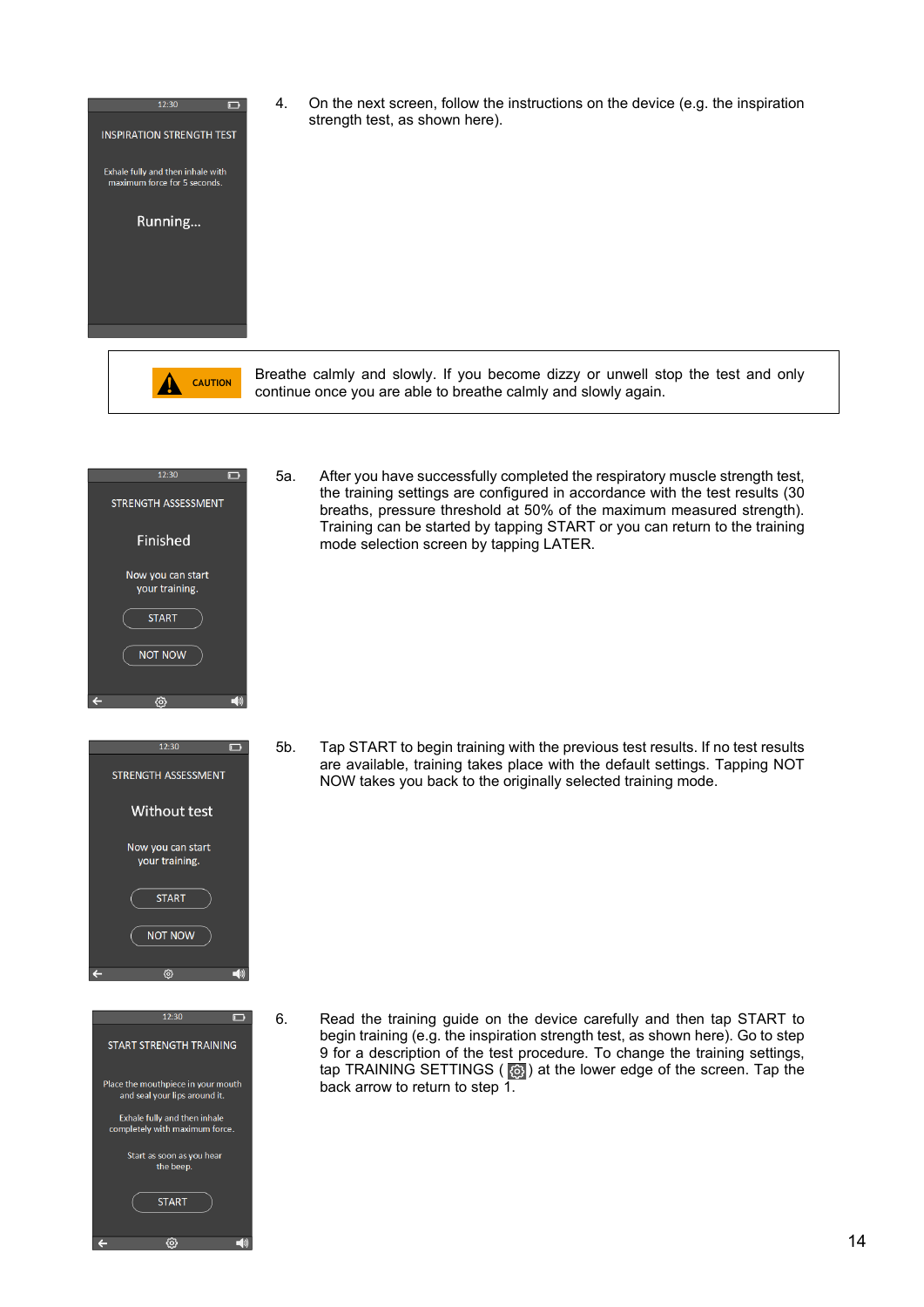

Breathe calmly and slowly. If you become dizzy or unwell stop the test and continue only once you are able to breathe calmly and slowly again.





12:30 D  $12/12$ **VERY GOOD!** 

60 cmH2O

7. To set the training duration, tap NUMBER OF BREATHS (step 8a). To set the training intensity, tap THRESHOLD (step 8b). Tap the arrow to return to step 6.

8a. Change the number of breaths by tapping +/-. Tap RESET to return to the original values. Tap START to begin training (step 9). Tap the arrow to return to step 7.

8b. Change the breathing resistance by tapping +/-. Tap RESET to return to the original values. Tap START to begin training (step 9). Tap the arrow to return to step 7.

9. Perform training as specified by the device (see Chapter 10, Respiratory feedback). The intensity and duration can be changed during training using the hard buttons.

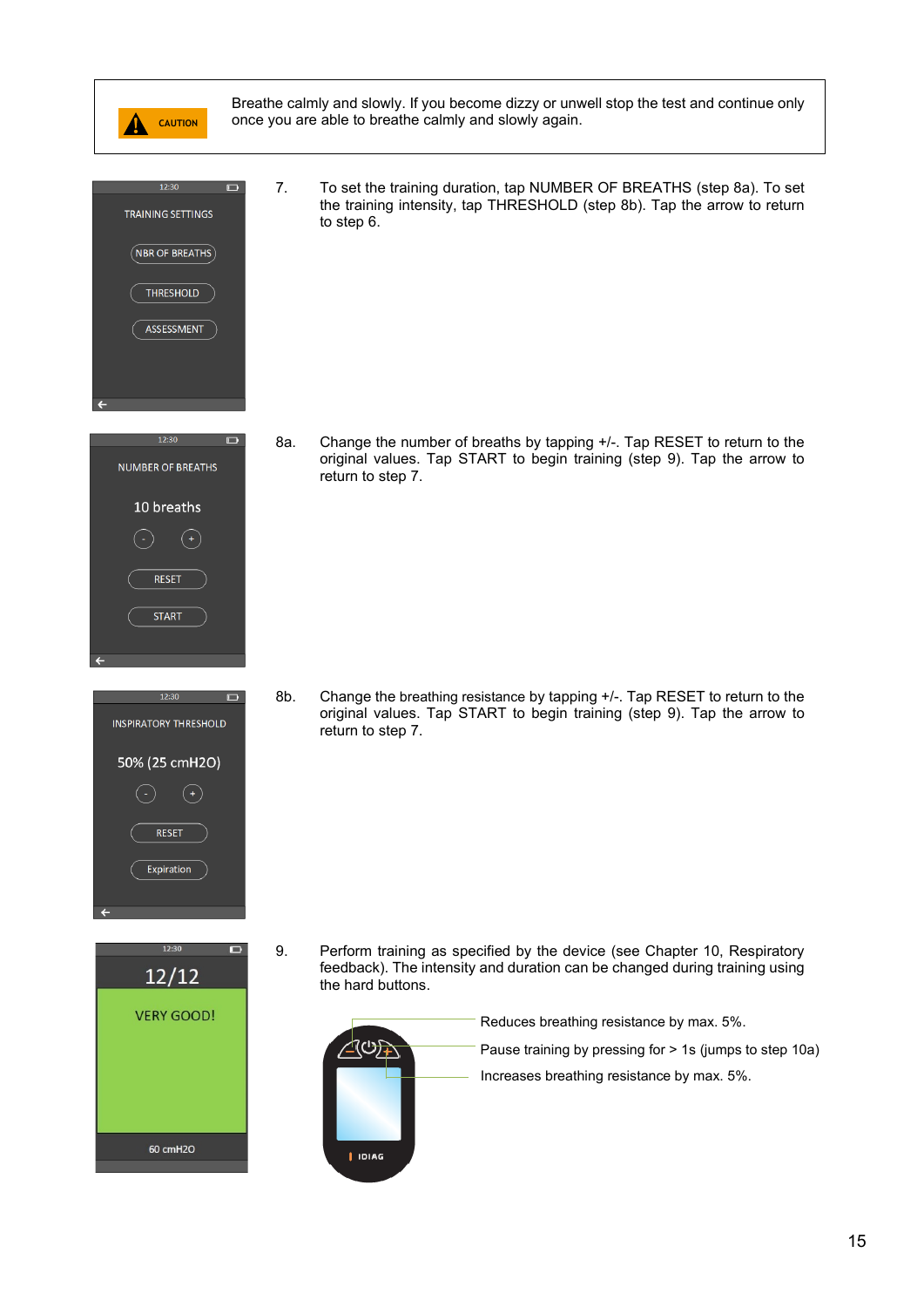

10a. Tap CONTINUE to continue training without any changes. Tap STOP to stop training and go to the currently selected training mode (step 6). Select<br>TRAINING SETTINGS (5) to change the SETTINGS ( @ ) to current training settings (step 7).

10b. Training completed successfully. Tap RESTART to start training again with the same settings (step 6). Tap FINISH to go to the training mode selection screen. Tap TRAINING RESULTS (**I**, to view the results of the concluded training session.

11. Training results – strength training. Tap the arrow to return to the previous screen (step 10b).

#### <span id="page-14-0"></span>**9.6 Starting endurance training**



1. Select the endurance module by tapping ENDURANCE.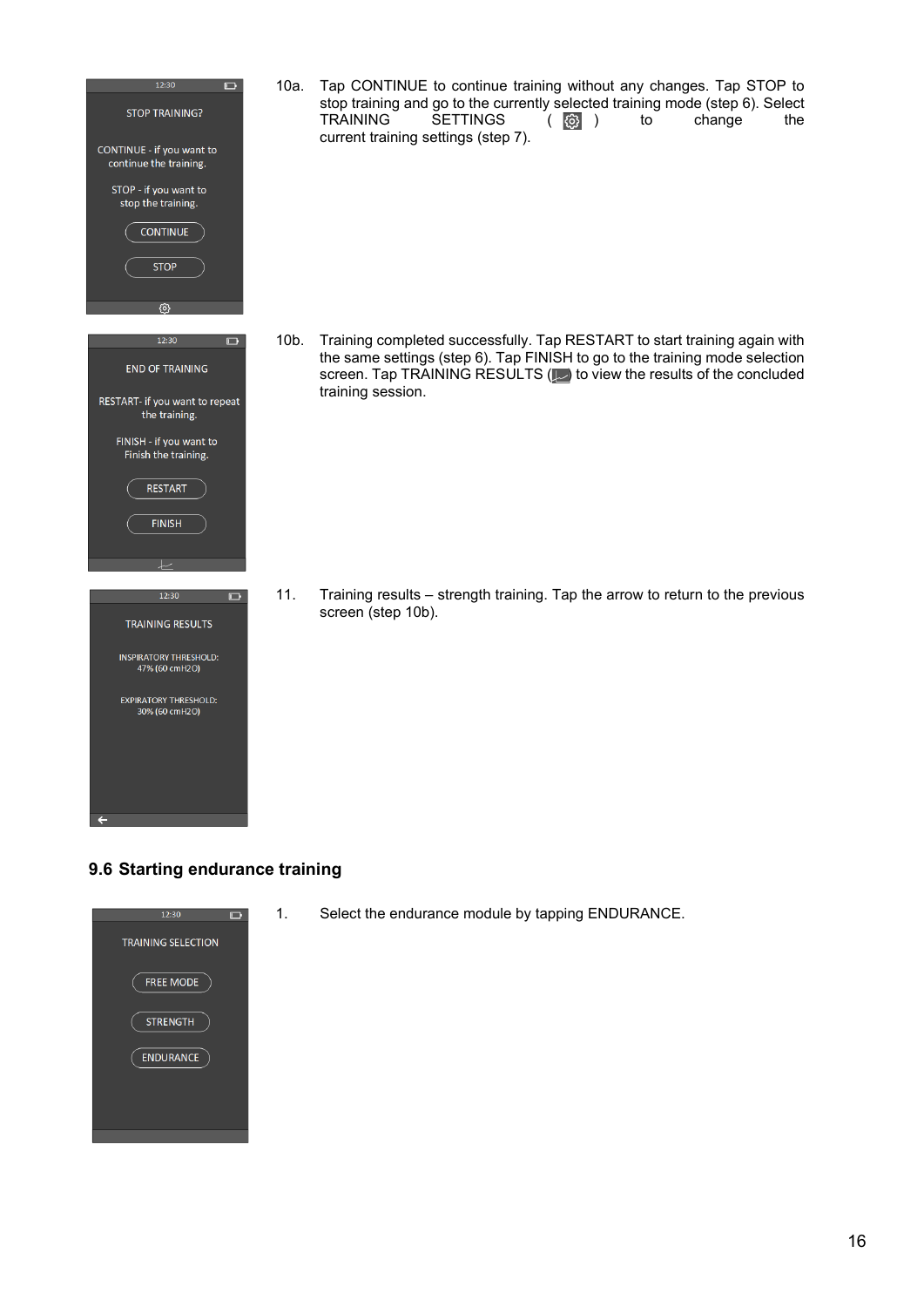





2. If no endurance test results are saved on the device or if the last test took place more than two weeks ago, a breathing depth test is recommended in the next step. Tap START to begin the test or SKIP to skip the test (go directly to step 6b).

3. Follow the instructions on the device.

4a. As soon as the respiratory muscle endurance test has been successfully concluded, the training settings will be configured in accordance with the test results. Training can be started by tapping START or you can return to the training mode selection screen by tapping NOT NOW.

4b. Tap START to begin training using the settings determined during the respiratory muscle endurance test. If no test results are available, training takes place with the default settings. Tapping NOT NOW takes you back to the originally selected training mode.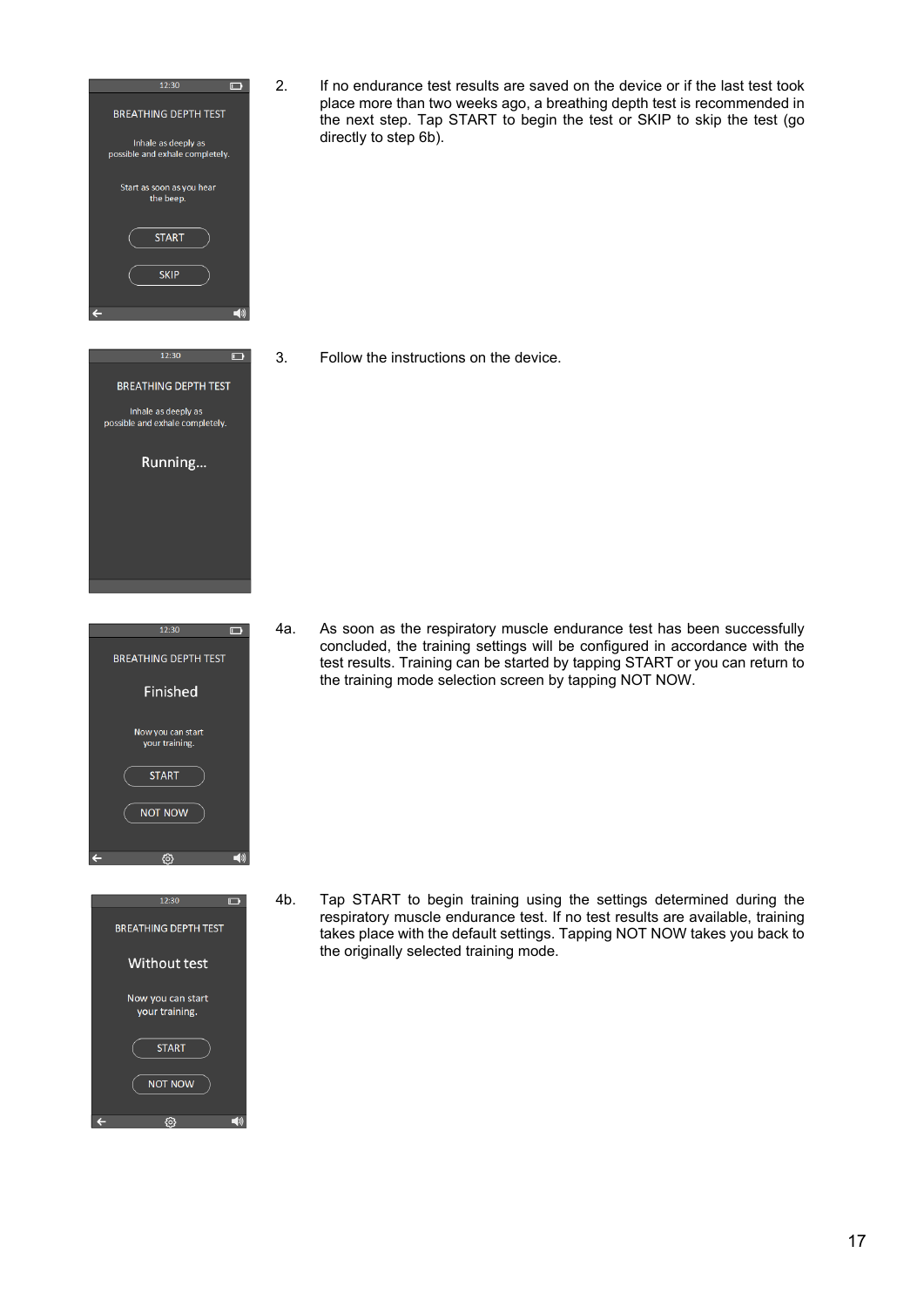

12:30  $\Box$ **DURATION** 15 min **RESET START** 



5. Read the training guide on the device carefully and then tap START to begin training. Go to step 8. To change the training settings, tap TRAINING SETTINGS ( $\circled{3}$ ) at the lower edge of the screen. Tap the arrow to return to step 1.

6. To set the training duration, tap DURATION (step 7a). To set the breathing frequency, tap FREQUENCY (step 7b). To set the depth of respiration, tap DEPTH (step 7c). Tap the arrow at the bottom edge of the screen to return to step 4.

7a. Change the duration of training by tapping +/-. Tap RESET to return to the original values. Tap START to begin training (step 10). Select the arrow to return to step 8.

7b. Change the breathing frequency by tapping +/-. Tap RESET to return to the original values. Tap START to begin training (step 8). Tap the arrow to return to step 6.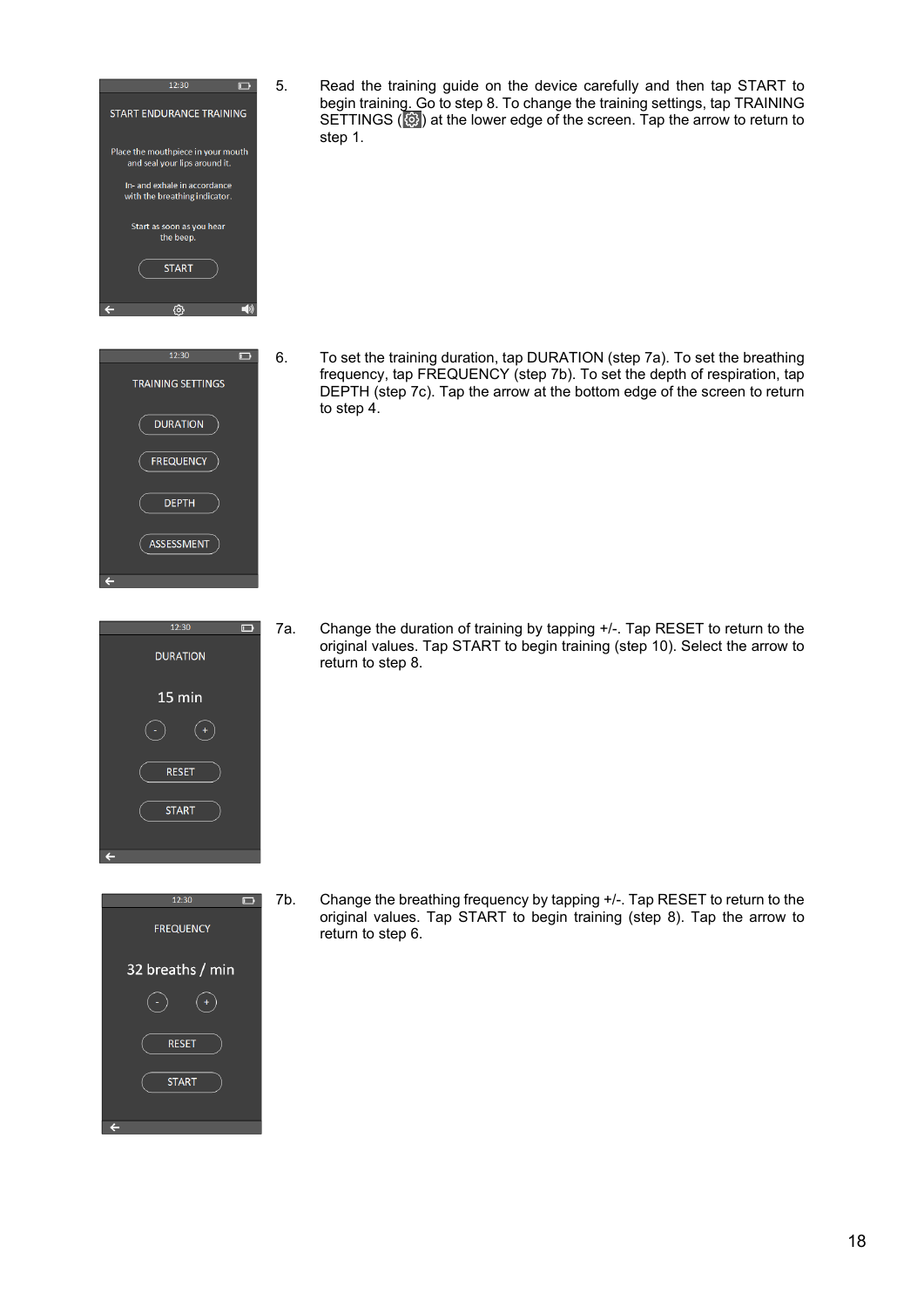

12:30

 $\Box$ 

7c. Change the breathing depth by tapping +/-. Tap RESET to return to the original values. Tap START to begin training (step 8). Tap the arrow to

8. Perform training as specified by the device (see Chapter 10, Respiratory feedback). The intensity and duration can be changed during training using the hard (haptic) buttons above the display.

Reduces the breathing frequency by 1 breath/min.

Pause training by pressing for > 1s (jumps to step 11a)

Increases the breathing frequency by 1 breath/min.

9a. Tap CONTINUE to continue training without any changes. Tap STOP to stop training and go to the currently selected training mode (step 5). Select TRAINING SETTINGS (**3)** to change the current training settings (step 6).

9b. Training completed successfully. Tap RESTART to start training again with the same settings (step 6). Tap FINISH to go to the training mode selection screen. Tap TRAINING RESULTS ( $\omega$  to view the results of the concluded training session.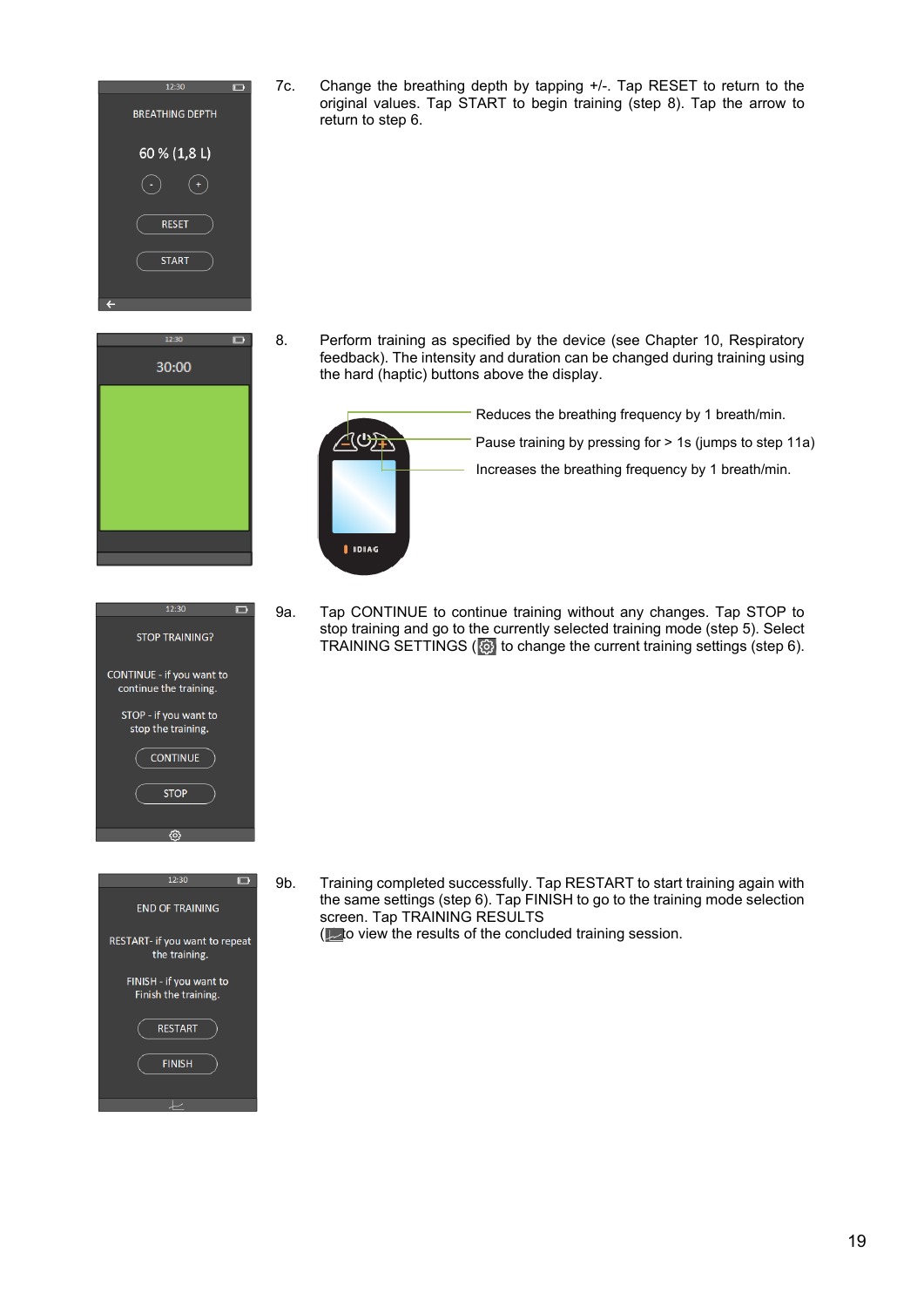12:30  $\Box$ **TRAINING RESULTS** 

RESPIRATORY DEPTH:<br>2.45 L

BREATHING FREQUENCY:<br>12 breaths / min

DURATION (min:sec):<br>02:34

POWER OF BREATHING:  $20W$ 

10. Training results – endurance training. Tap the arrow to return to the previous screen (step 9b).

The breathing depth shows you the volume that was set during training.

The breathing frequency shows you how many breaths you took per minute during training.

The duration shows you for how long you trained in minutes and seconds.

The power of breathing shows you an average value of the energy expended during the training session.



#### **Note**

For additional results, result history and calendar function, please download the Idiag P100sport App and follow the instructions in the app.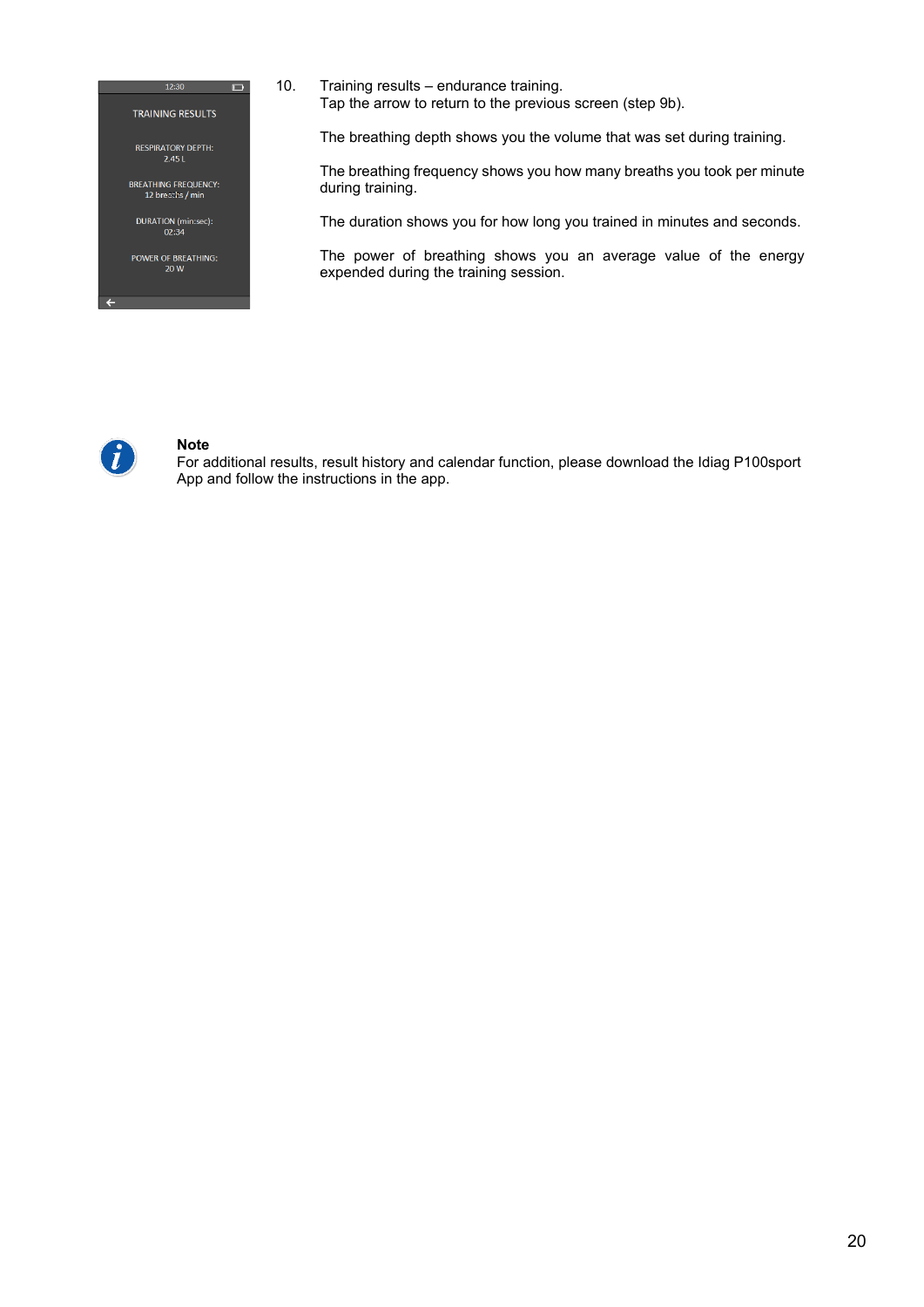## <span id="page-19-0"></span>**10 Respiratory feedback**

#### <span id="page-19-1"></span>**10.1 Visual feedback during endurance training**

#### **Breathing depth**



Breathe deeper

#### **Breathing frequency**

BREATHE DEEPER











End of expiration

Middle of inspiration End of inspiration Middle of expiration End of expiration



#### **Note**

For additional respiratory feedback, please download the Idiag P100sport App and follow the instructions in the app.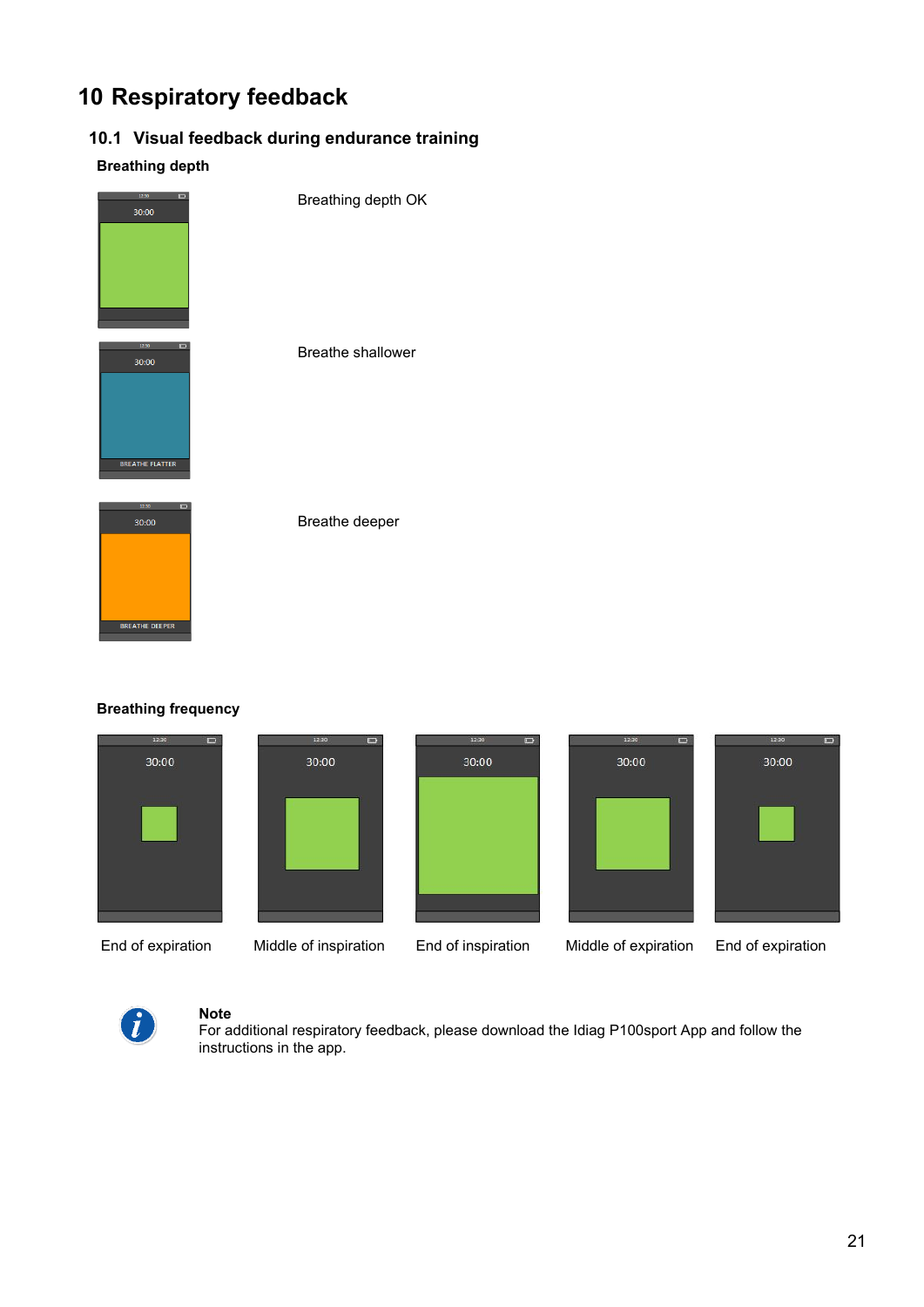#### <span id="page-20-0"></span>**10.2 Acoustic feedback during endurance training**

The Idiag P100 signals each change between inspiration and expiration and vice-versa with a short beep during visual feedback. The short beep is replaced with a motivating tone if the depth of respiration is too shallow or a calming tone if the depth of respiration is too deep.



#### <span id="page-20-1"></span>**10.3 Visual feedback during strength training**



#### **Note**

For additional respiratory feedback, please download the Idiag P100sport App and follow the instructions in the app.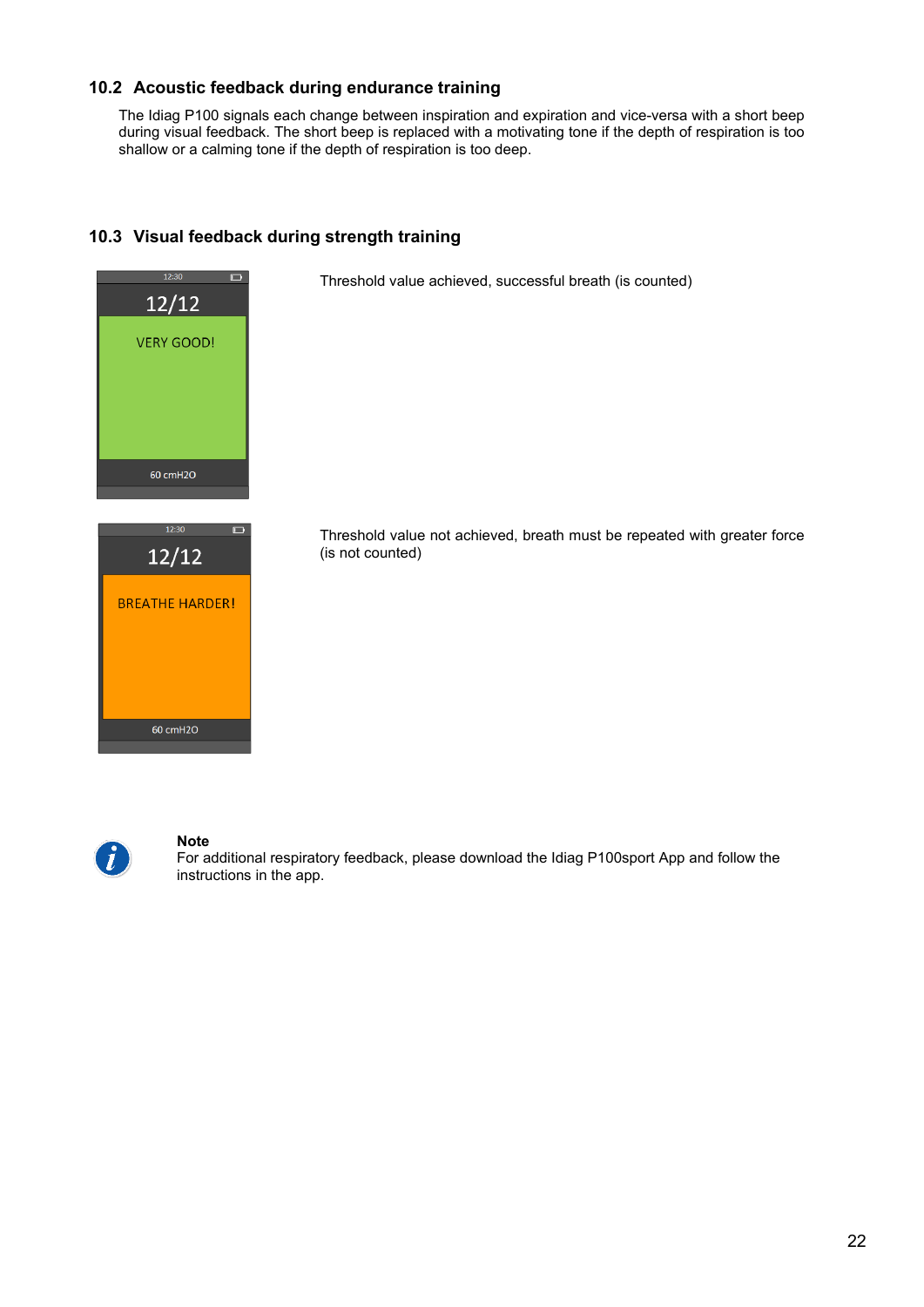## <span id="page-21-0"></span>**11 Maintenance**

#### <span id="page-21-1"></span>**11.1 Inspection by the user**

Check the Idiag P100 before each training session. If it does not work perfectly, send it to a local point of sale so it can be checked and/or repaired. Repairs may only be carried out by Idiag or an authorised competence centre. Defective or damaged parts may only be replaced with original spare parts.

|--|

Before each training session:

- Ensure that the Idiag P100 is in hygienically perfect condition (see Chapter 11.2 "General information regarding hygiene").
- Check the Idiag P100 and its accessories for defective parts, markings and warning information.
- Ensure that you place no one at risk when you are using the Idiag P100 for training.

#### <span id="page-21-2"></span>**11.2 General information regarding hygiene**

The following chapters deal with maintaining the Idiag P100 from a hygiene perspective.

- For hygiene reasons, the air guide, mouthpiece and breathing bag may only be used by one person. Additional user sets can be purchased from Idiag.
- Clean and disinfect the air-guiding parts after every training session (Chapter 11.3 "Hygiene overview").
- Regularly check the breathing bag and mouthpiece for cracks and leaks.
- Wear parts, particularly the breathing bag and mouthpiece, must be regularly replaced for hygiene and safety reasons according to the information in Chapter 13 "Technical specifications".
- Immediately replace defective parts with original spare parts.
- Cleaning and disinfecting may cause the colour of the parts to change slightly.

#### **Drying**

- Allow all cleaned parts to dry thoroughly before using them again for training and before storing them.
- Always allow the breathing bag to dry with the large opening at the bottom.
- Lay all of the parts on a clean, absorbent surface without covering them.

#### **Storage**

- Store the dry air-guiding parts and breathing bag in a clean, dry and dust-free environment.
- Storage of the disinfected parts: Ensure that the parts are completely dry. Comply with general hygiene rules and guidelines for storage (see Chapter 12.4 "Storage conditions").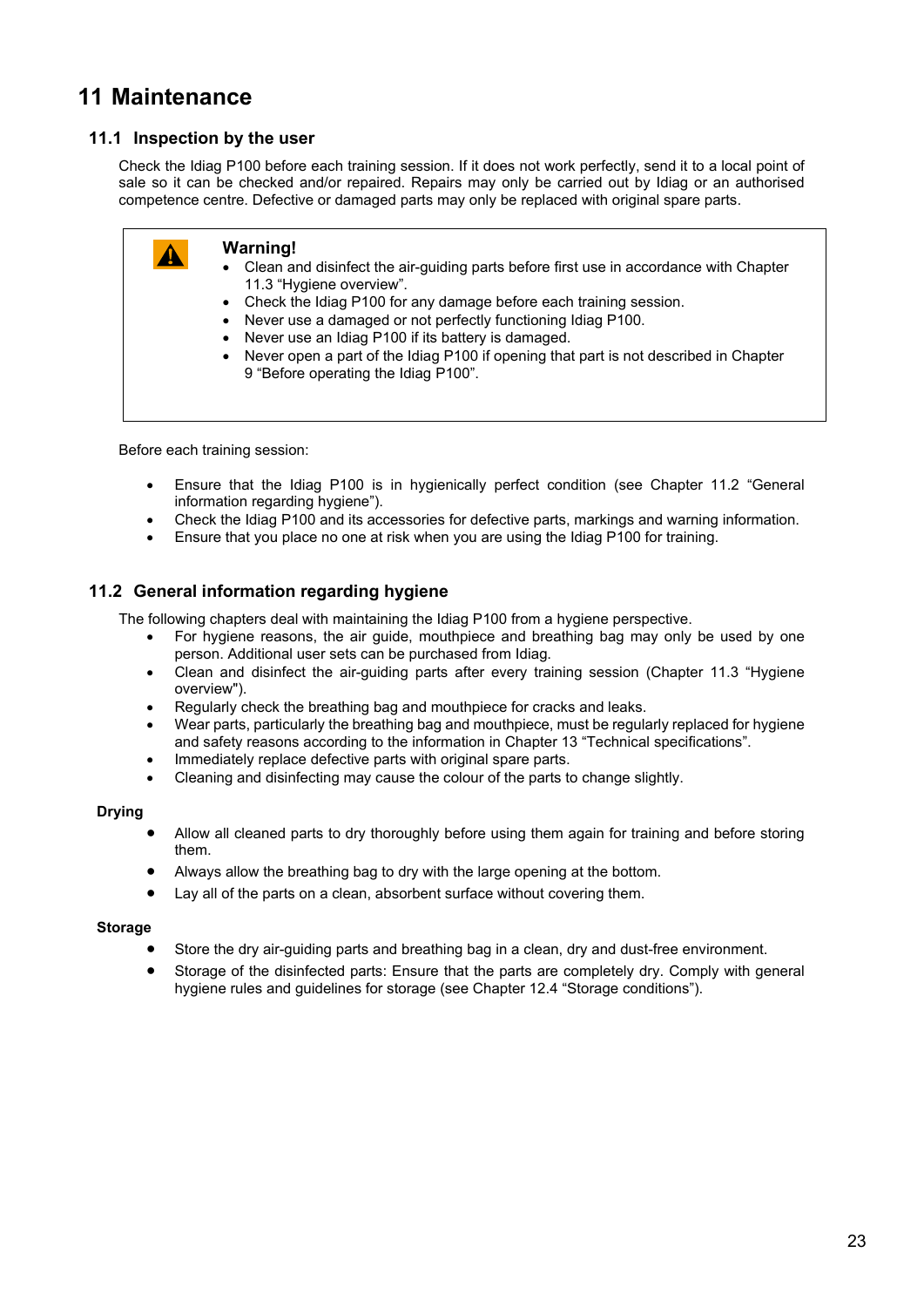#### <span id="page-22-0"></span>**11.3 Hygiene overview**

| <b>Situation</b>     | <b>Base module and</b>                    | <b>Air-guiding parts</b>                                                                                                                                                                                                        |
|----------------------|-------------------------------------------|---------------------------------------------------------------------------------------------------------------------------------------------------------------------------------------------------------------------------------|
|                      | detachable module                         |                                                                                                                                                                                                                                 |
|                      | Base<br>module<br>Detachable<br>module    | Air guide<br>Mouthpiece<br>Ø<br><b>Breathing</b><br>bag<br>Do not insert<br>any solid<br>objects such<br>as brushes, cloths or even your<br>fingers when cleaning the<br>device. These may damage the<br>sensors and mechanism. |
| Before first use     |                                           | Clean and disinfect                                                                                                                                                                                                             |
| After each use       | Clean as necessary                        | Clean                                                                                                                                                                                                                           |
| Before changing user | Clean                                     | The air-guiding parts are not                                                                                                                                                                                                   |
|                      |                                           | intended for use by different users!                                                                                                                                                                                            |
| Every 2-3 weeks      | Clean                                     | Clean and disinfect                                                                                                                                                                                                             |
| Replace              | See "Technical specifications" on page 28 |                                                                                                                                                                                                                                 |

## <span id="page-22-1"></span>**11.4 Cleaning**

Frequency

- See table in the preceding Chapter.
- Clean the Idiag P100 parts as required.

Preparation

- Remove the battery before cleaning the Idiag P100.
- Dismantle the air-guiding parts (see Chapter 9.2).

#### Methods

- Air-guiding parts: wash by hand with water
- Base module and detachable module: Wipe surfaces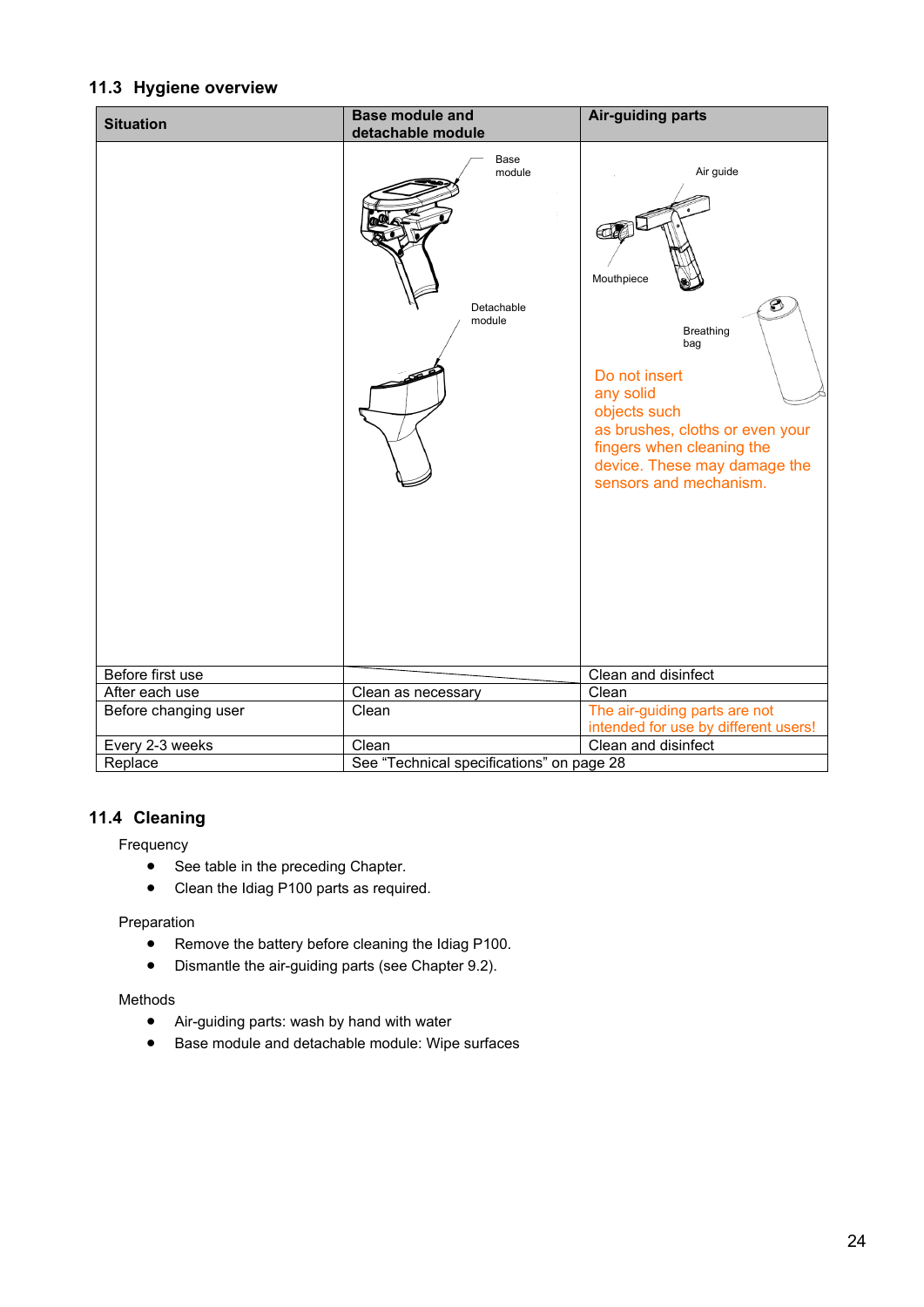

#### Procedure Ensure that water or other fluids cannot penetrate the base module or detachable module. This precaution prevents electric short circuits and corrosion of the sensitive electronic and mechanical parts. • Never use corrosive polishes that contain solvents or abrasive cleaning agents. • Alcohol and solvents will cause the material to become matt or brittle. • Do not insert any objects such as brushes, cloths or even your fingers when cleaning the air guide! These may damage the sensors and mechanism. **CAUTION**

- Hand-held unit: Wipe surfaces with a lint-free cloth dampened with water and mild soap.
- Rinse air-guiding parts by hand.
- Allow all cleaned parts to dry thoroughly before using them again for training and before storing them.
- Allow the breathing bag to dry with the large opening at the bottom.

#### <span id="page-23-0"></span>**11.5 Disinfection**

Frequency

- See the "Hygiene overview" table in Chapter 11.3.
- Disinfect the Idiag P100 parts as required.

#### Methods

• Chemical methods (see below)

#### Preparation

- Remove the battery before disinfecting the Idiag P100
- Dismantle the air-guiding parts (see Chapter 9.2)
- Clean all parts before disinfecting them (see Chapter 11.4 "Cleaning").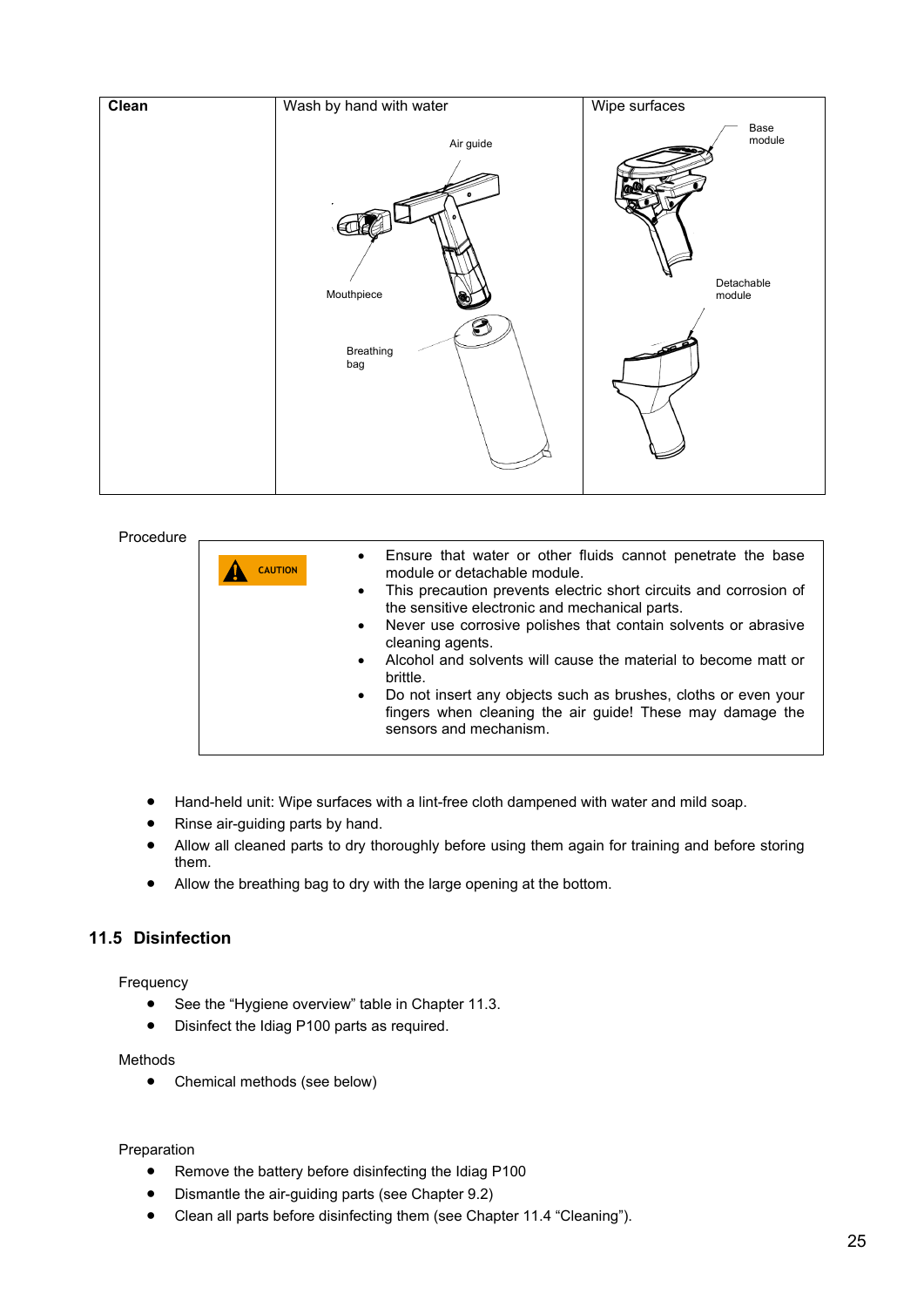#### **Chemical disinfection**

| <b>CAUTION</b> | Disinfection must be carried out in accordance with the general rules and<br>$\bullet$<br>guidelines, taking into account explosion protection requirements.<br>• Use a disinfectant that does not leave residues.<br>Use a disinfectant that is suitable for use on plastic.<br>$\bullet$<br>Use a disinfectant that is compatible with the materials (air-guiding parts:<br>$\bullet$<br>PC, silicone, TPU).<br>Use a disinfectant that is certified by the German Society for Hygiene and<br>$\bullet$<br>Microbiology (Deutsche Gesellschaft für Hygiene und Mikrobiologie -<br>DGHM).<br>Alcohol and other solvents will cause the material to become matt or<br>$\bullet$<br>brittle.<br>Never use corrosive polishes that contain solvents or abrasive<br>$\bullet$<br>disinfectants.<br>Never expose the device to a disinfectant containing alcohol for more than<br>$\bullet$<br>5 minutes.<br>Never immerse the base module or detachable module in disinfectant.<br>$\bullet$<br>The use of a spray is not recommended because the disinfectant could<br>$\bullet$<br>penetrate the mechanical parts of the Idiag P100. |
|----------------|-------------------------------------------------------------------------------------------------------------------------------------------------------------------------------------------------------------------------------------------------------------------------------------------------------------------------------------------------------------------------------------------------------------------------------------------------------------------------------------------------------------------------------------------------------------------------------------------------------------------------------------------------------------------------------------------------------------------------------------------------------------------------------------------------------------------------------------------------------------------------------------------------------------------------------------------------------------------------------------------------------------------------------------------------------------------------------------------------------------------------------------|
| <b>DANGER</b>  | If a disinfectant has been used which produces explosive gas mixtures, these<br>must have evaporated before you switch on the device.                                                                                                                                                                                                                                                                                                                                                                                                                                                                                                                                                                                                                                                                                                                                                                                                                                                                                                                                                                                               |



#### Procedure

- First clean all parts according to the instructions in Chapter 11.4 "Cleaning"
- Disinfect the hand-held unit by wiping the surface with a lint-free cloth dampened with disinfectant.
- Disinfect the air-guiding parts in a bath of disinfectant according to the instructions on the disinfectant.
- Open the breathing bag and rinse it with disinfectant.
- After disinfection, rinse the immersed parts with water to remove disinfectant residues and ensure that all parts are allowed to dry thoroughly.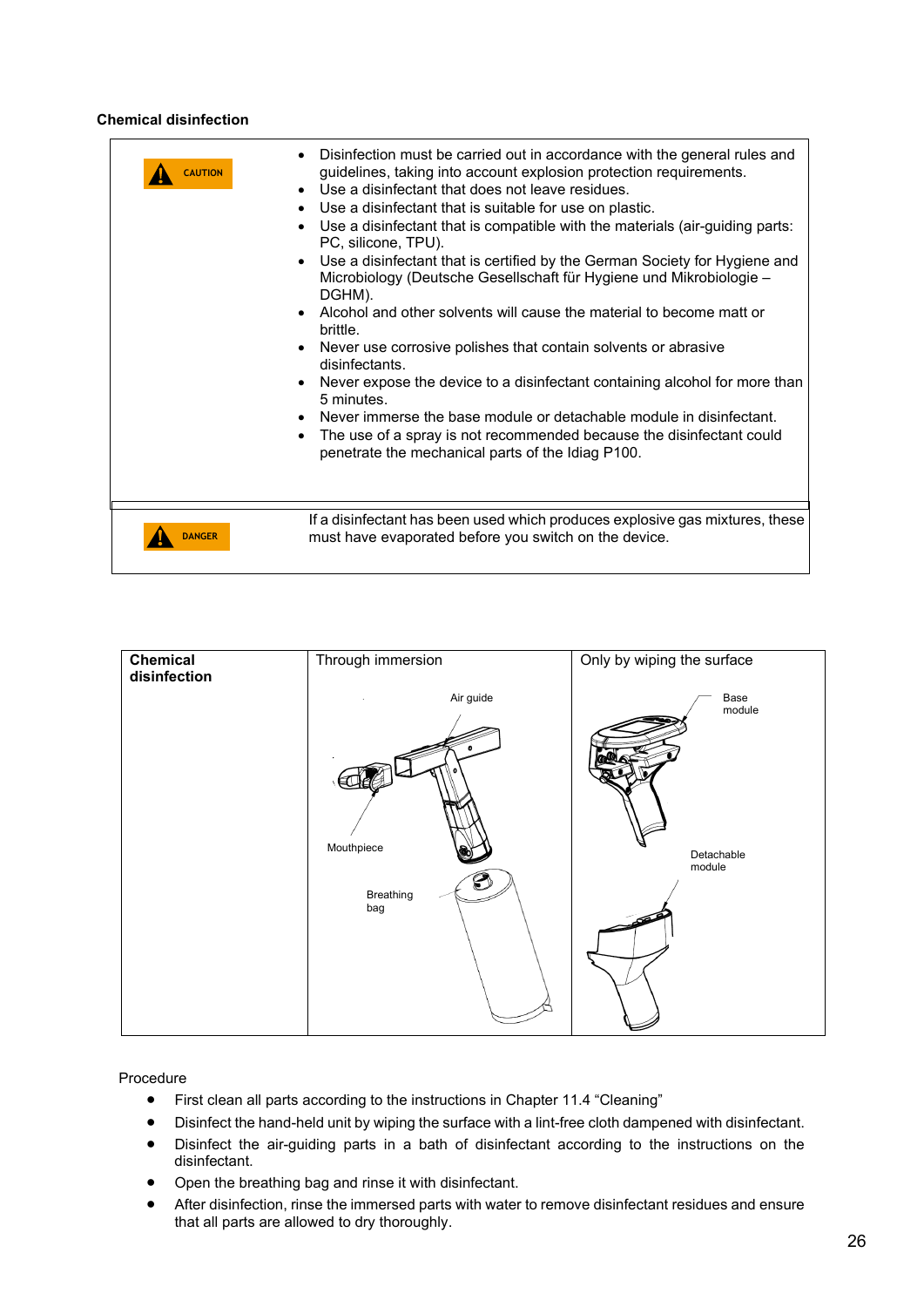- Allow the breathing bag to dry with the large opening at the bottom.
- See also Chapter 12.4 "Storage conditions".



### <span id="page-25-0"></span>**12 Operating, storage and transport conditions**

#### <span id="page-25-1"></span>**12.1 General recommendations**

- The parts could be damaged by strong vibrations or shocks.
- Always store and transport the Idiag P100 in assembled form.
- Never drop the Idiag P100. Handle the device with care.
- Do not expose the Idiag P100 for long periods to either high or low temperatures or direct sunlight.
- Avoid contact with high levels of humidity and water.
- Do not place heavy objects onto any part of the Idiag P100.
- Remove the battery from the Idiag P100 if you are not going to use the device for a period of several days or longer.

#### <span id="page-25-2"></span>**12.2 Operating conditions**

- Temperature: +10°C to +40°C (50°F to 104°F)
- Relative humidity: 30% to 90%, non-condensing
- Air pressure: 650 hPa to 1200 hPa
- Typical operating environment: Interior and exterior spaces

**A** DANGER

Do not use the Idiag P100 in the vicinity of flammable or combustible mixtures (e.g. oxygen, anaesthetic).

#### <span id="page-25-3"></span>**12.3 Transport conditions**

- Temperature: -20°C to +7°C
- Humidity: 10% to 90% relative humidity, non-condensing
- Air pressure: 500 hPa to 1200 hPa
- Remove battery

#### <span id="page-25-4"></span>**12.4 Storage conditions**

- Temperature: -20°C to +7°C
- Humidity: 10% to 90% relative humidity, non-condensing
- Air pressure: 500 hPa to 1200 hPa
- Remove battery
- Store the Idiag P100 in a dust-free environment.
- Use the original packaging or Idiag-certified accessories for storage.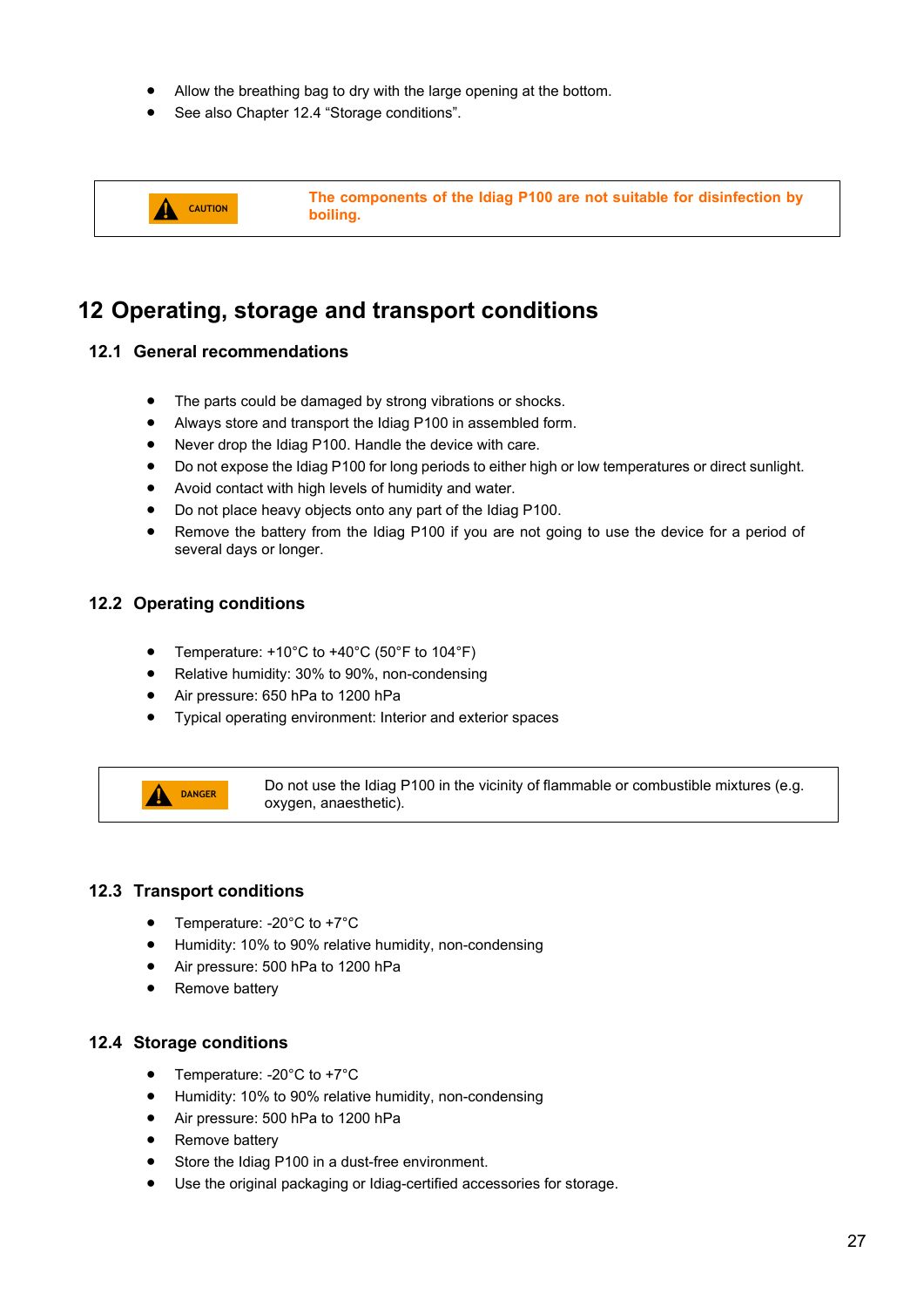## <span id="page-26-0"></span>**13 Technical specifications**

| <b>Dimensions</b>            | $L \times W \times H$ : 188 x 85 x 190 mm                                                                                                                                             |                                                 |  |
|------------------------------|---------------------------------------------------------------------------------------------------------------------------------------------------------------------------------------|-------------------------------------------------|--|
| Weight                       | approx. $500$ g                                                                                                                                                                       |                                                 |  |
| Service life                 | Base module/detachable module:<br>Air guide:<br>Breathing bag:<br>Mouthpiece:<br>Hand loop:                                                                                           | 5 years<br>1 year<br>1 year<br>1 year<br>1 year |  |
| <b>Battery</b>               | RRC1120; 3.7V 2000mAh 7.4Wh; lithium-ion rechargeable battery pack                                                                                                                    |                                                 |  |
| <b>Classification</b>        | Base module and detachable module: Degree of protection against electric<br>shock: Protection rating III<br>Classification of degree of protection against water ingress: IPX2        |                                                 |  |
| <b>Safety certification:</b> | EN 60335-1 Safety standards for household appliances and similar<br>applications<br>EN 61326-1 Electrical equipment for measurement, control and laboratory use<br>- EMC requirements |                                                 |  |
| <b>Disinfection method:</b>  |                                                                                                                                                                                       |                                                 |  |

All parts may only be disinfected according to the guidelines in Chapter 11.5 "Disinfection". **CAUTION**

**Degree of application safety in the presence of a flammable anaesthetic mixture with air or with oxygen or nitrous oxide:** The device is not suitable for use in/contact with flammable mixtures.

#### **Mode of operation:** Continuous.

**Information regarding faults and fault prevention:** This device has been tested and complies with the EMC Directives and the Medical Device Directives IEC 601-1-2:1994. These Directives are designed to provide reasonable protection against harmful interference during typical use in a domestic environment. This device may radiate high frequency energy and, if not installed and used in accordance with the instructions, may cause harmful interference to other devices in the vicinity. If you wear a heart pacemaker or other implanted device, keep at least 20 centimetres away from the Idiag P100. However, there is no guarantee that interference will not occur, even if the device is used in accordance with the instructions. If this device causes harmful interference to other equipment, which can be determined by turning the equipment on and off, it is recommended that the user attempts to correct the interference using one or more of the following measures:

- Increase the distance between the interfering components.
- Contact the manufacturer or a technician for assistance.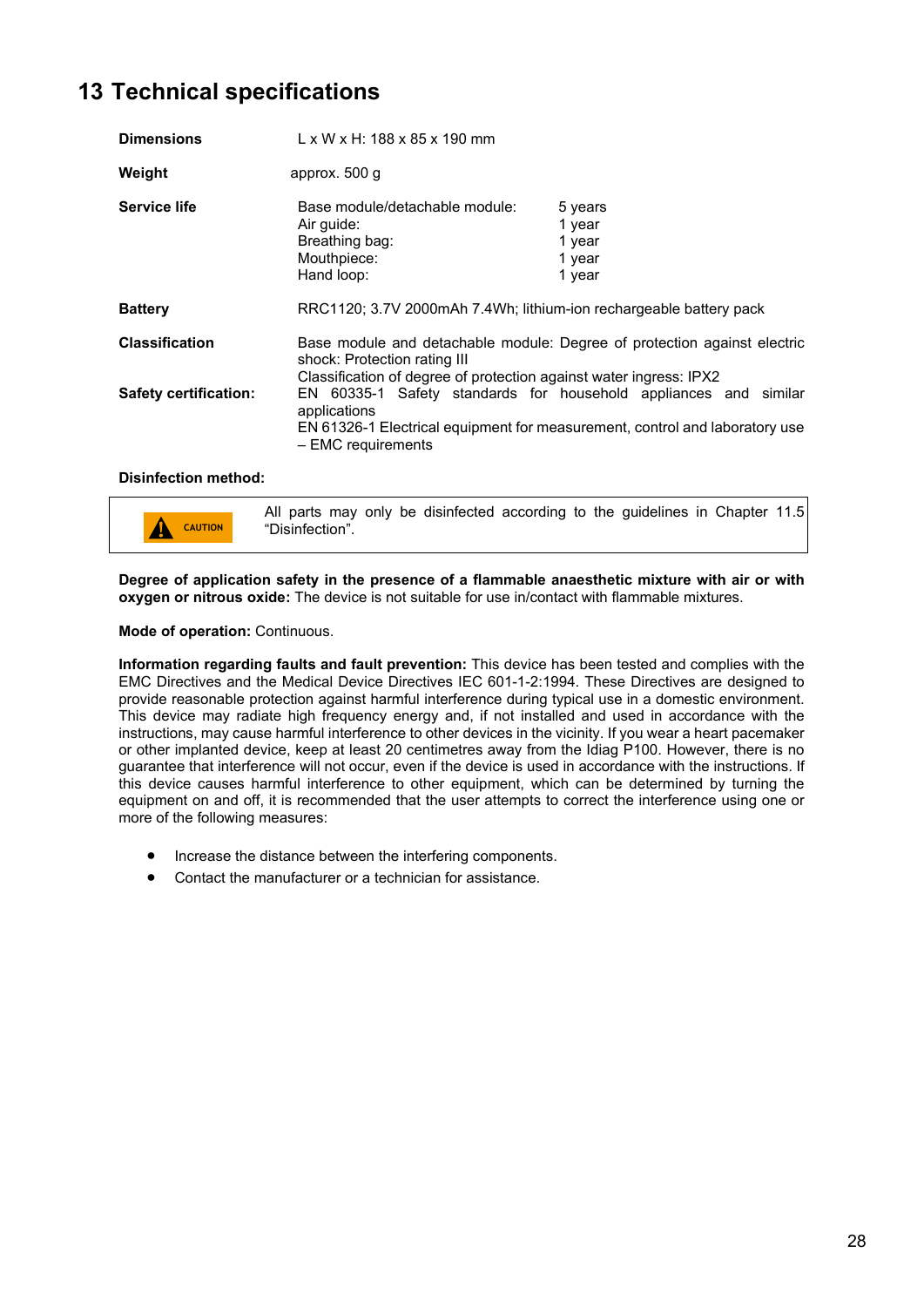## <span id="page-27-0"></span>**14 Troubleshooting (problem/possible cause/solution)**

Send any questions about the Idiag P100 and its accessories or equipment to the address on the last page of this user manual. To allow immediate processing and a faster response, please provide a complete return address and the serial number of the Idiag P100 in question.

| Problem                                                                                      | Possible cause                                               | Solution                                                                                                                                                                                                                           |
|----------------------------------------------------------------------------------------------|--------------------------------------------------------------|------------------------------------------------------------------------------------------------------------------------------------------------------------------------------------------------------------------------------------|
| The device does not turn on                                                                  | Low battery level                                            | Charge the battery and try again                                                                                                                                                                                                   |
| The device does not turn on                                                                  | Battery not installed<br>correctly                           | See Chapter 9.1. Ensure that the battery is<br>installed with the contacts the right way<br>around.                                                                                                                                |
| The device does not turn on                                                                  | detachable<br>The<br>module<br>is<br>not<br>correctly fitted | Place the detachable module with its three<br>struts at a 45-degree angle to the base<br>module and then bring the two halves of the<br>grip together. Once it has been correctly<br>assembled, the unit will beep.                |
| The device does not turn on or off or the<br>training intensity cannot be changed.           | Defective<br>button/device<br>crashed                        | Remove the battery and reinstall it. Re-start<br>the device. If the problem persists, return<br>the device to Idiag after contacting us by<br>telephone (see address on last page).                                                |
| Menu navigation does not work as<br>desired.                                                 | Software error                                               | Turn the device off, remove the battery,<br>reinstall it and turn the device on again. If<br>the problem cannot be resolved, check the<br>Idiag P100sport App to see if there are any<br>software updates available.               |
| The air guide is not recognised                                                              | Air guide not fitted<br>correctly                            | Remove the air guide from the base module<br>and refit it. The air guide may need to be<br>pressed on with some force to ensure the<br>contacts connect properly. Ensure that the<br>air guide is completely dry after washing it. |
| The base module and detachable<br>module cannot be properly connected                        | detachable<br>The<br>module<br>is<br>not<br>properly engaged | Remove the detachable module and refit it.<br>Ensure that the top Chapter is fitted first,<br>before connecting the handles.                                                                                                       |
| The battery does not charge                                                                  | Battery not installed<br>correctly                           | Check that the battery is correctly installed<br>such that the contacts are correctly<br>positioned in the charger.<br>Also check that the mains plug is properly<br>inserted into the charger.                                    |
| Breathing bag is leaking                                                                     | The breathing bag is<br>not correctly rolled<br>up           | Ensure that the breathing bag is correctly<br>rolled up and sealed before connecting it to<br>the device.                                                                                                                          |
| The mouthpiece loses its shape                                                               | Normal<br>and<br>wear<br>tear                                | The mouthpiece is a wear part. If the<br>loses<br>mouthpiece<br>its<br>shape,<br>we<br>recommend that you purchase a new<br>mouthpiece to ensure the best possible<br>training.                                                    |
| Immediately after switching on,<br>a<br>warning signal sounds and the device<br>switches off | Air guide not properly<br>recognised                         | After cleaning, allow the air guide to dry<br>completely (inside and out), reinsert it and<br>restart the device. Alternatively, check that<br>the detachable module has been correctly<br>inserted into the base module.          |

## <span id="page-27-1"></span>**15 Disposal**



This product, including its associated battery, must not be disposed of together with normal household waste. Before disposing of this product please consult your local authority or your dealer and enquire about the correct method of disposal.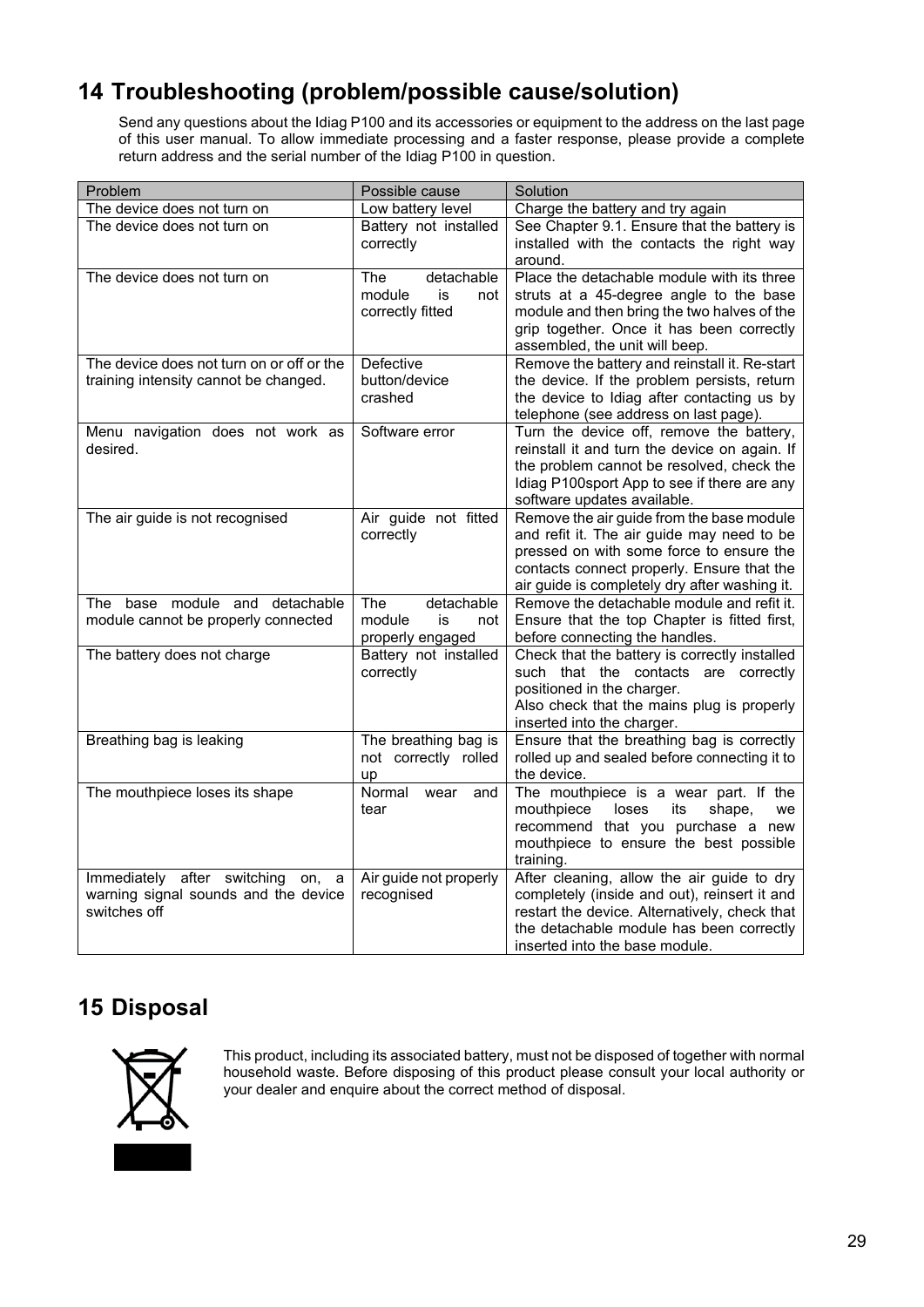## <span id="page-28-0"></span>**16 Warranty**

Dear Customer,

Congratulations on your purchase of the Idiag P100 and thank you very much for placing your trust in us. The Idiag P100 was developed according to the latest scientific findings and manufactured using cutting edge production methods. The selected materials ensure reliable function and a long service life. Should the Idiag P100 still require service under warranty, please contact the address listed on the last page.

#### <span id="page-28-1"></span>**16.1 Warranty conditions**

Idiag grants a two-year warranty from the date of sale which covers production and material defects. Warranty service can only be provided if the Idiag P100 is returned in its original packaging together with the original invoice.

#### <span id="page-28-2"></span>**16.2 Warranty coverage**

The warranty covers repair of the device free of charge. Shipping, packaging, insurance and other costs shall be borne by the buyer.

The following items are excepted from the warranty:

- Battery, air guide, breathing bag, hand loops and mouthpiece
- Repair or replacement of parts due to normal wear and tear.
- Transport costs and risks directly or indirectly related to this device warranty.
- Damage to this device caused by:
	- $\circ$  Misuse and abuse, especially if the Idiag P100 is used for a purpose other than for which it is intended or if the operating and maintenance instructions are not observed.
	- $\circ$  Unauthorised modification of the hardware and software to rectify suspected defects. Only a customer service organisation authorised by the manufacturer may perform any necessary repairs.
	- $\circ$  Accidents, force majeure or other causes beyond Idiag's control, such as water damage, fire, unauthorised modifications, alterations or acid damage caused by leaking batteries.
- The warranty extends only to devices sold by Idiag.
- This warranty does not affect consumers' statutory rights under correspondingly applicable national law. Unless applicable national law stipulates otherwise, consumers' claims shall be limited to the provisions of this warranty and Idiag shall accept no further liability for direct or indirect damages.

#### <span id="page-28-3"></span>**16.3 Legal provisions**

Idiag accepts no liability whatsoever for training recommendations and their consequences made on the basis of data from the Idiag P100. Without a diagnostic assessment by a medical professional the data provides no basis for a decision on further treatment. The responsibility for evaluating and interpreting the results lies solely with the executing professional.

#### <span id="page-28-4"></span>**16.4 Limitation of liability**

Idiag shall not be liable for any detriments such as loss of profit, economic loss or other consequential damages, even if Idiag had been informed of the possibility of such damages. This limitation also applies to third parties. In some countries the exclusion or limitation of liability for certain consequential damages is not permitted. The above statements may, therefore, not apply to you.

Idiag accepts no liability for damages caused by improper use or incorrect operation. Idiag shall not be held liable for damages caused by failure to observe the instructions in this user manual.